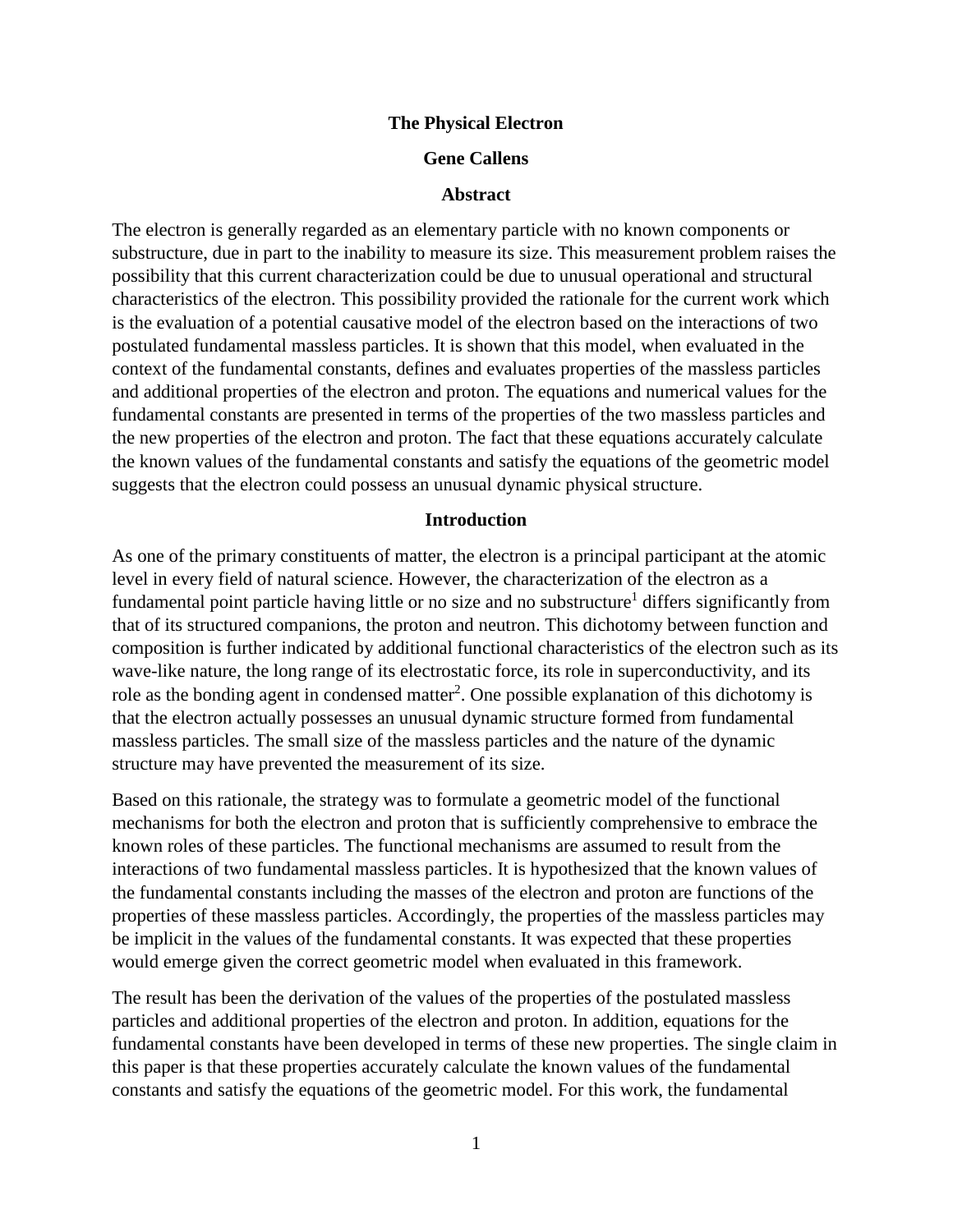constants are considered to be the universal gravitational constant, the Planck constant, the fine structure constant, the elementary charge, the Rydberg constant, and the electron and proton masses. The values calculated from the developed equations are comparable to the NIST 2010 CODATA values<sup>3</sup> and add three digits to the value of the universal gravitational constant and present an exact value for the ratio of the proton and electron masses.

# **Development of the Postulated Physical Model**

This work is based on the following three postulates:

- 1. All processes in the universe emerge from the interactions of two massless particles.
- 2. The concepts of mass, force, and all resultant static and dynamic properties of matter result from the action of the two massless particles in the formation and function of the two stable structured particles, the electron and proton.
- 3. All measured values of the traditional fundamental constants including the electron and proton properties are the result of actual physical mechanisms.

The basic premise for the physical model as seen in the postulates is that the entire universe of mass and energy is solely the result of collisions between the only existent foundational entities in the universe, herein designated as characteristic one (C1) and characteristic two (C2) particles. The properties of these characteristic massless particles are considered to be implicit in the values of, and relationships between, the fundamental constants. When analyzed in the context of the proposed physical model, these implicit properties are delineated. The description of this physical model presented in the following paragraphs is based on the calculations reported below.

# **Interactions of C1 and C2 Particles**

Both the C1 and C2 particles are regarded as smooth, rigid, massless spheres. Their collisions are accurately represented by a billiard ball model with purely kinematic responses due to the massless property. During each collision, the tangential component of velocity for each particle is maintained, and their normal components are instantaneously exchanged. The conservation principles for these kinematic collisions are (1) conservation of C1 and C2 numbers, (2) conservation of the squares of the particle speeds, and (3) conservation of the vector sum of the particle velocities. These principles are analogous to the conservation of mass, energy, and momentum, respectively, for dynamic collisions of rigid spheres.

The C1 particle is small with a large number density, and it is the activator for all forces (gravity, electromagnetic, strong and weak nuclear) and actions in the universe. The C2 particles are much larger and less numerous than the C1 particles. As a result, under equilibrium conditions, the net movement of any C2 particle is small compared to its diameter. This is due to the high collision rate with the C1 particles, which have an exceptionally large number density. The result is that the C2's form a flexible and responsive grid system which suggests the concept of space as the three-dimensional region between adjacent C2 particles in the grid. This flexible grid system is shaped by the contour of objects because of the attraction of the C2's to the objects. Therefore, as expected, space is curved, consistent with general relativity.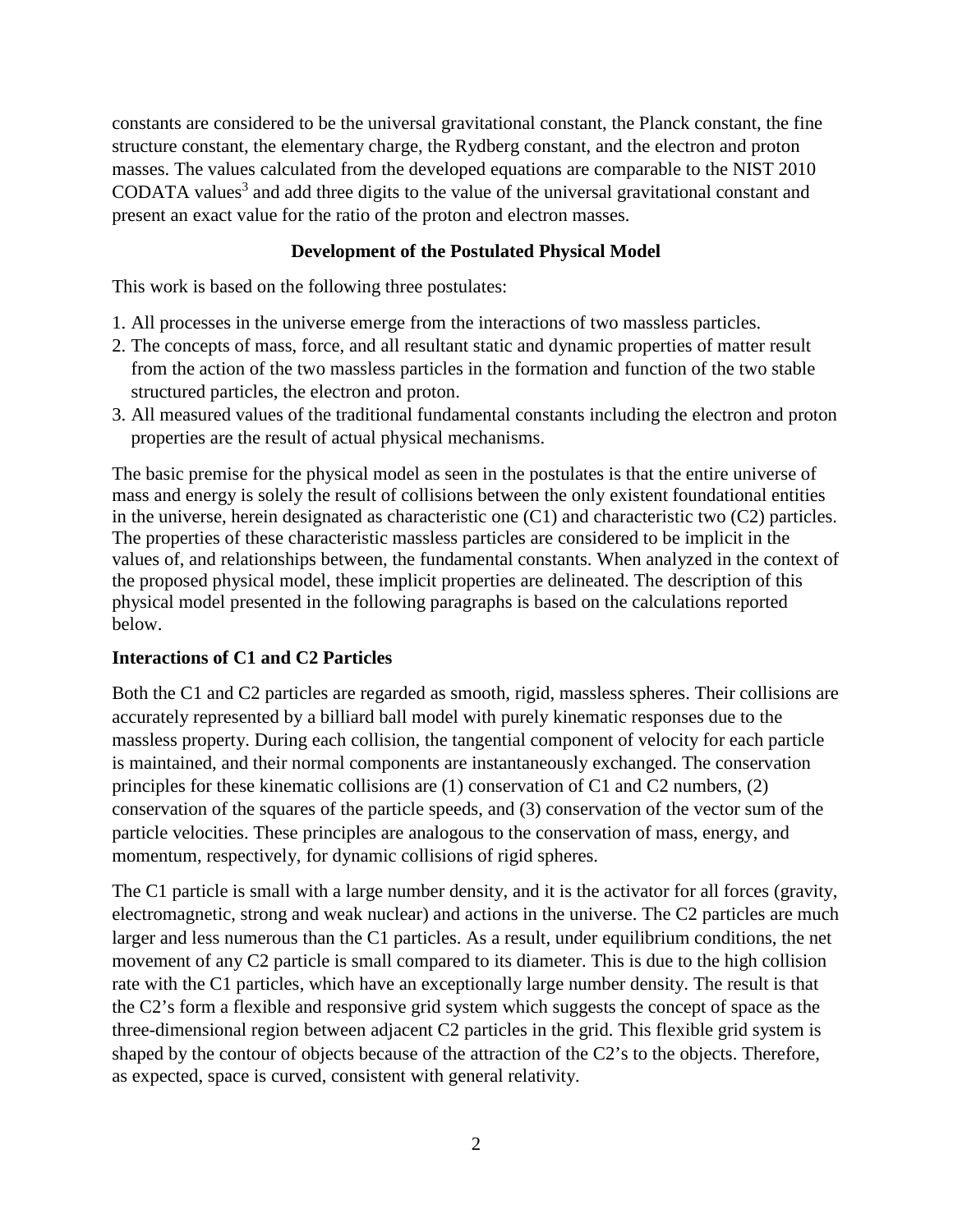Direct C1-C1 collisions are exceptionally rare due to their large mean free path related to their small size. There is no apparent limit to finite smallness at the most fundamental level. The C2- C2 direct collisions also rarely occur due to intervening C1-C2 collisions. Therefore, almost all collisions are C1-C2 which act as an intermediary for both indirect C1-C1 and C2-C2 collisions. In addition, all collisions are two-particle collisions as absolute simultaneity does not exist because of the instantaneous response condition.

The massless C1 and C2 particles have the same equilibrium isotropic speed distribution and, therefore, the same average speed,  $V_{\text{Clave}} = V_{\text{C2ave}}$ . Since the interaction of the C1 and C2 particles is the cause of all forces and actions, no object with mass can exceed this average speed, consistent with special relativity<sup>4</sup>. This result suggests an important extension to the theory of special relativity in that this average speed is the speed of light in a vacuum, c. That is,  $V_{\text{Clavg}} = V_{\text{C2avg}} = c = 299,792,458 \text{ m/s}$ . In this context, the speed of light is regarded herein as a fundamental constant and a measured property of the massless particles.

This average speed is also the propagation speed of any disturbance to the C2 grid system, which includes all electromagnetic radiation. While the average speed of the fundamental particles is the speed of light in a vacuum, the speed distribution includes instantaneous speeds from zero to hyperluminal. The hyperluminal speeds play a vital role in the function of the electron and proton as described below.

### **Physical Mechanisms of the Electron and Proton**

The physical model for the electron is a pulsating shell of C2 particles, one C2 particle thick. Specifically, a precise number of captive C2 particles maintain a dynamically stable, fully contracted rotating electron shell for an exact and brief period of time. The number of C2 particles in the electron shell is determined as one of the emergent properties from the model and fundamental constants. The rotation and resulting stability is caused by a small gap in one hemispherical shell wall (a hemispherical lune) that is successively traversed by the shell's C2 particles. The high pulsation frequency of the captive C2 particles occurs in four phases:

- 1. Rapid expansion of the captive C2 particles to the outer electron diameter,  $d_{eo}$
- 2. Rapid contraction of the captive C2 particles to the inner electron diameter,  $d_{ei}$
- 3. Accumulation of hyperluminal C1's in the peripheral space of the fully contracted, rotating C2 shell
- 4. Actuation of the next cycle expansion due to the realization of the critical C1 interference number density in the C2 shell peripheral space

This process is actually the separation and transfer of a hyperluminal subpopulation of the C1 particles into the operational space of the pulsating electron. These partitioned hyperluminal particles are the actuating source of the dynamic properties of the electron. This process is reminiscent of the concept of "Maxwell's demon" which was so named by William Thomson (Lord Kelvin) in an article published in *Nature* in 18745 . However, in the context of the massless C1 and C2 particles, there are no force, inertia, energy, or thermodynamic properties. Therefore, any mechanism for the separation of the fundamental particles based on speed cannot violate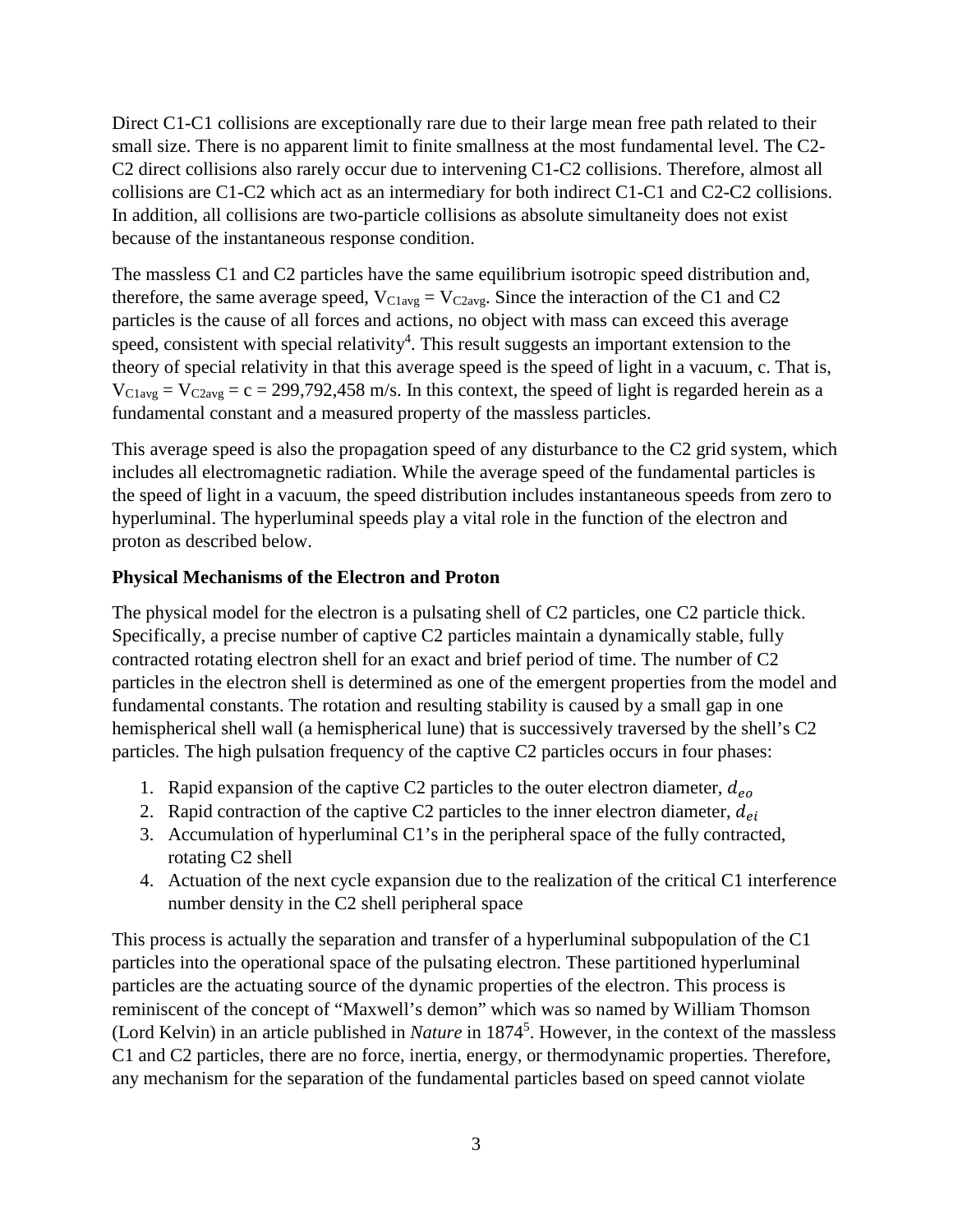Newton's second law, which applies only to processes involving structured particles where entropy is a property.

When considering the angular momentum of the electron, the concept of an angular frequency that results in speeds greater than the speed of light has been historically rejected because it violates the special relativity limit. However, in this postulated model, the rotating structure is a shell of C2 particles driven by hyperluminal C1 particles in the C2 peripheral space of the contracted electron. Therefore, the hyperluminal velocities are associated only with the two massless particles. These particles always remain massless during all their interactions and have no limitation on speed. In contrast, the structured electron and proton are limited to the average speed of the C1 and C2 particles which is the speed of light.

The postulated physical model for the proton is also a pulsating shell of C2 particles, one C2 particle thick with the same number of captive C2 particles in the shell as the electron. The pulsation frequency of the proton shell is identical to that of the electron but 180 degrees out of phase. This configuration and frequency gives rise to the equal but opposite elementary charges of the electron and proton. The proton shell is thereby appropriately a positron with a fully contracted diameter equal to that of the electron. However, the proton has a core inside the positron composed of a precise number of C2 particles. The presence of the core prevents the merger of the electron and proton to create a gamma ray. The core also expands during the shell expansion, but to a lesser degree, and it is compressed during the compression and C1 accumulation phases.

# **Acquisition of the Property of Mass**

The manner in which the electron, which is composed of a precise number of massless C2 particles, acquires the property of mass is due to the movement of the center of the structure during each pulsation cycle when the structure is subjected to excess C1 impacts from one direction. When a free C2 particle, meaning one not in an electron or proton, experiences a continuous higher C1 collision rate on one side, it will move instantaneously in response to each collision from all sides without any inertial resistance. However, it will maintain a constant average velocity with no acceleration in the direction opposite to the higher collision rate.

When there is a higher C1 collision rate on one side of a pulsating electron, all the captive C2 particles acquire an additional velocity increment in the direction opposite to the higher collision rate during the electron expansion and contraction phases. Upon full contraction, the electron center will have moved in that same direction. Also this velocity increment will be acquired by all of the C1 particles that interact with the C2's during the accumulation phase. During the next expansion, the expanded C1's and C2's retain this velocity increment so that the electron center retains the increased velocity.

During this expansion phase, the captive C2's acquire the next velocity increment which is once again transferred to the fully contracted assemblage of C1 and C2 particles with a corresponding incremental movement of the electron center from the previous cycle. The ratio of this accumulation of velocity increments to the total elapsed time is the acceleration of the electron. The finite acceleration of this structured group of C2 particles as compared to the infinite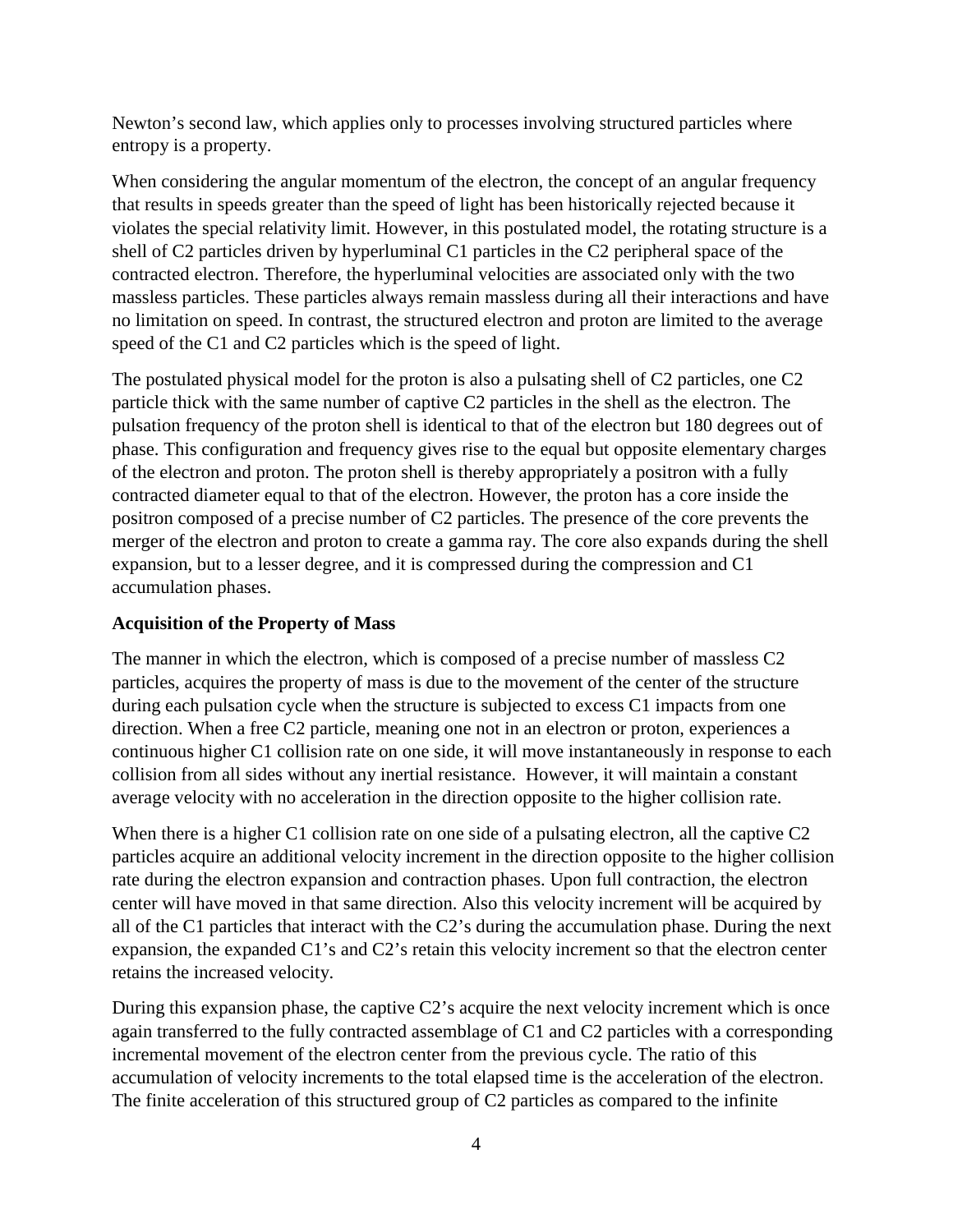acceleration that accompanies a single C1-C2 collision represents the inertial resistance of the structured group. This acceleration is the basis for the definition of two fundamental concepts in the dynamics of structured systems, namely force and mass, as expressed in Newton's second law of motion,  $F = ma$ . Therefore, the mass of the electron arises directly from the inertial resistance of an exact number of C2 particles in a structured group responding to C1 particle collisions.

This same process is at work in the proton. However, the excess C1's are also interacting with the C2's in the proton core, reducing the distance that the center moves by the ratio of the number of C2's in the electron and proton. This also reduces the absorbed velocity increment by the same amount. Therefore, the ratio of the acceleration of the proton to the acceleration of the electron is equal to the ratio of the number of C2's in the electron (mass) to the number of C2's in the proton (mass), under the condition that both have the same constant excess of colliding C1 particles from one direction (force).

#### **Equations for the Geometric Model**

It was indicated above that the mass of the electron arises directly from the inertial resistance of an exact number of C2 particles in a structured group responding to C1 particle collisions. The virtual mass of each C2 particle,  $m_{c2}$ , is therefore defined as the mass of the electron,  $m_e$ , divided by the number of C2 particles,  $N_{C2e}$ , that form the electron structure:

$$
m_{C2} = \frac{m_e}{N_{C2e}}\tag{1}
$$

It is a virtual mass because the individual C2 particles are always massless, even when they form the electron and proton structures. The concept of mass and its manifestations of force, inertia, energy, and momentum are always associated with structured particles composed of the massless C2 particles.

In like manner, the virtual density of the C2 particle,  $\rho_{c2}$ , is defined as virtual mass per actual volume,  $\frac{\pi}{6}$  $\frac{\pi}{6}d_{C2}^3$ , where  $d_{C2}$  is the actual C2 diameter. By substituting for the virtual mass from above, the virtual density may be viewed as representing the ratio of real properties of the electron to a real property of the C2 particle:

$$
\rho_{C2} = \frac{6m_e/N_{C2e}}{\pi d_{C2}^3}
$$
 (2)

In this context, the virtual density is the connector between the geometries of the C2 particle, the electron shell, and the proton core. This is expressed in the following three equations that constitute the geometric model:

$$
\rho_{C2} = \frac{6m_{C2}}{\pi d_{C2}^3} \tag{3}
$$

$$
\rho_{C2} = \frac{m_e}{\epsilon_e \pi d_{C2} d_{ei}^2} \tag{4}
$$

$$
\rho_{C2} = \frac{6m_{pc}}{\epsilon_{pc}\pi d_{pc}^3} \tag{5}
$$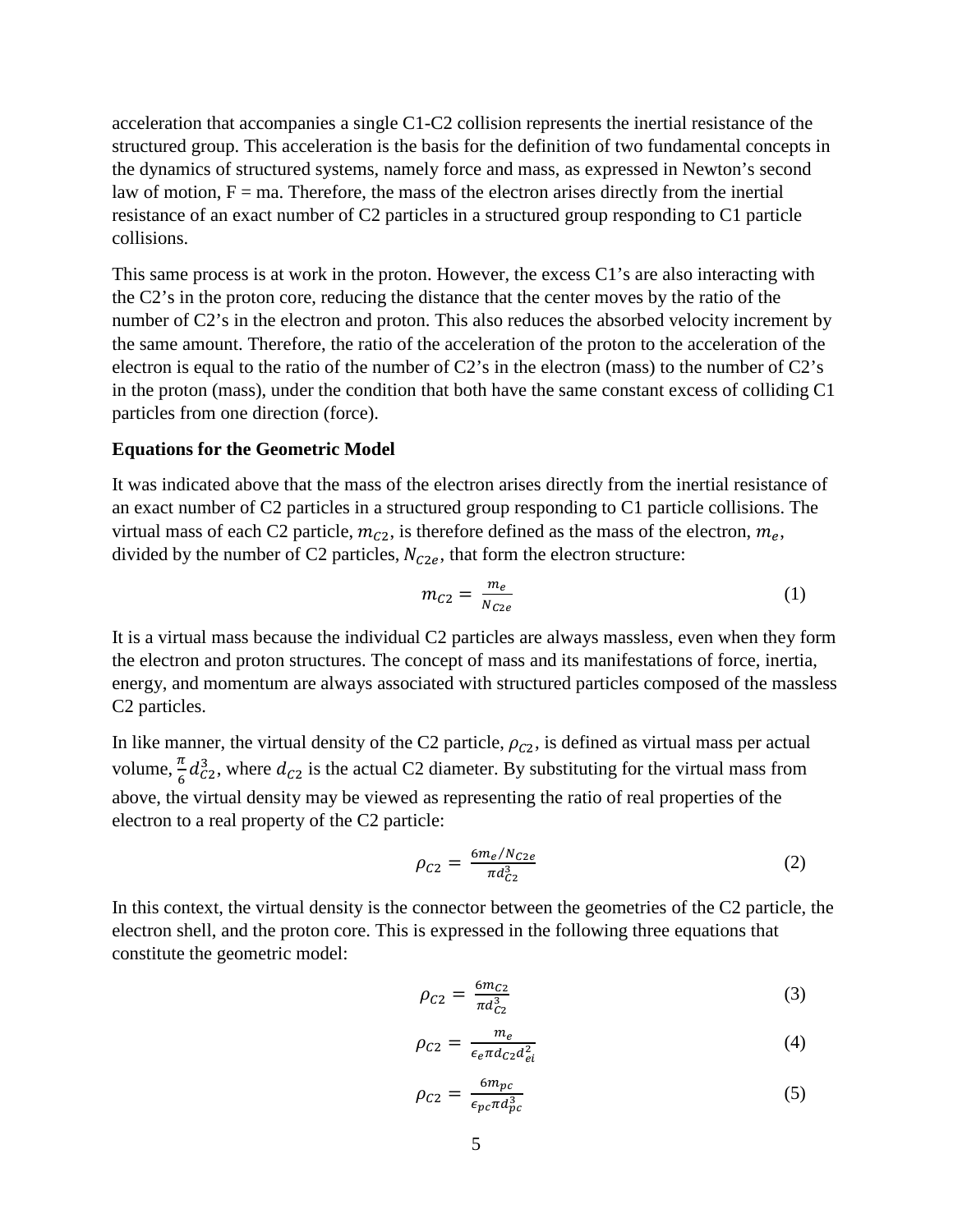The  $\epsilon_e$  in Equation (4) is the packing factor for the electron shell which is the fraction of the electron shell occupied by the C2 particles, and the  $d_{ei}$  is the postulated fully contracted electron diameter. The packing factor for the proton core in Equation (5) is  $\epsilon_{pc}$ , and the  $d_{pc}$  is the fully contracted proton core diameter. The expression for  $\epsilon_{nc}$  is

$$
\epsilon_{pc} = \frac{\pi}{3\sqrt{2}} = 0.740480489693\cdots\tag{6}
$$

This value is the maximum packing factor for spheres<sup>6</sup>, which is regarded as the actual value for the C2 particles in the fully compressed proton core.

### **Relationships between Fundamental Constants, C1 and C2 Particle Properties, and New Properties of the Electron and Proton**

The premise of this analysis is that the properties of the postulated massless C1 and C2 particles and additional properties of the electron and proton are implicit in the established fundamental constants when combined with the descriptive geometric relations. The determination and evaluation of these properties and the development of their relationships to the fundamental constants were pursued in the following steps:

- 1. Calculation of the electron shell fully contracted diameter,  $d_{ei}$ , from fundamental constants
- 2. Calculation of properties of the C2 particle, electron, and proton from the equations of the geometric model
- 3. Reduction of uncertainties of these properties by dimensional analysis of fundamental constants
- 4. Development of expressions for the fundamental constants in terms of the C1, C2, electron, and proton properties
- 5. Determination of exact values of some fundamental constants and properties

# **Calculation of the Electron Shell Fully Contracted Diameter, dei, from Fundamental Constants**

With the geometric model specified, the development begins with the dimensional analysis of the equations for the fine structure constant, α, the elementary charge, e, and the Rydberg constant,  $R_{\infty}$ , in terms of the Planck constant, h, the electron mass,  $m_e$ , the speed of light, c, the electric constant,  $\epsilon_o$ , and the postulated fully contracted electron diameter,  $d_{ei}$ . The resulting equations are

$$
\alpha = \frac{\pi^2}{\sqrt{2}} \frac{m_e c d_{ei}}{h} \tag{7}
$$

$$
e = \left[ \left( \sqrt{2} \pi^2 m_e c^2 \epsilon_o d_{ei} \right) \right]^{1/2} \tag{8}
$$

$$
R_{\infty} = \frac{\pi^4}{4} \frac{m_e^3 c^3 d_{ei}^2}{h^3} \tag{9}
$$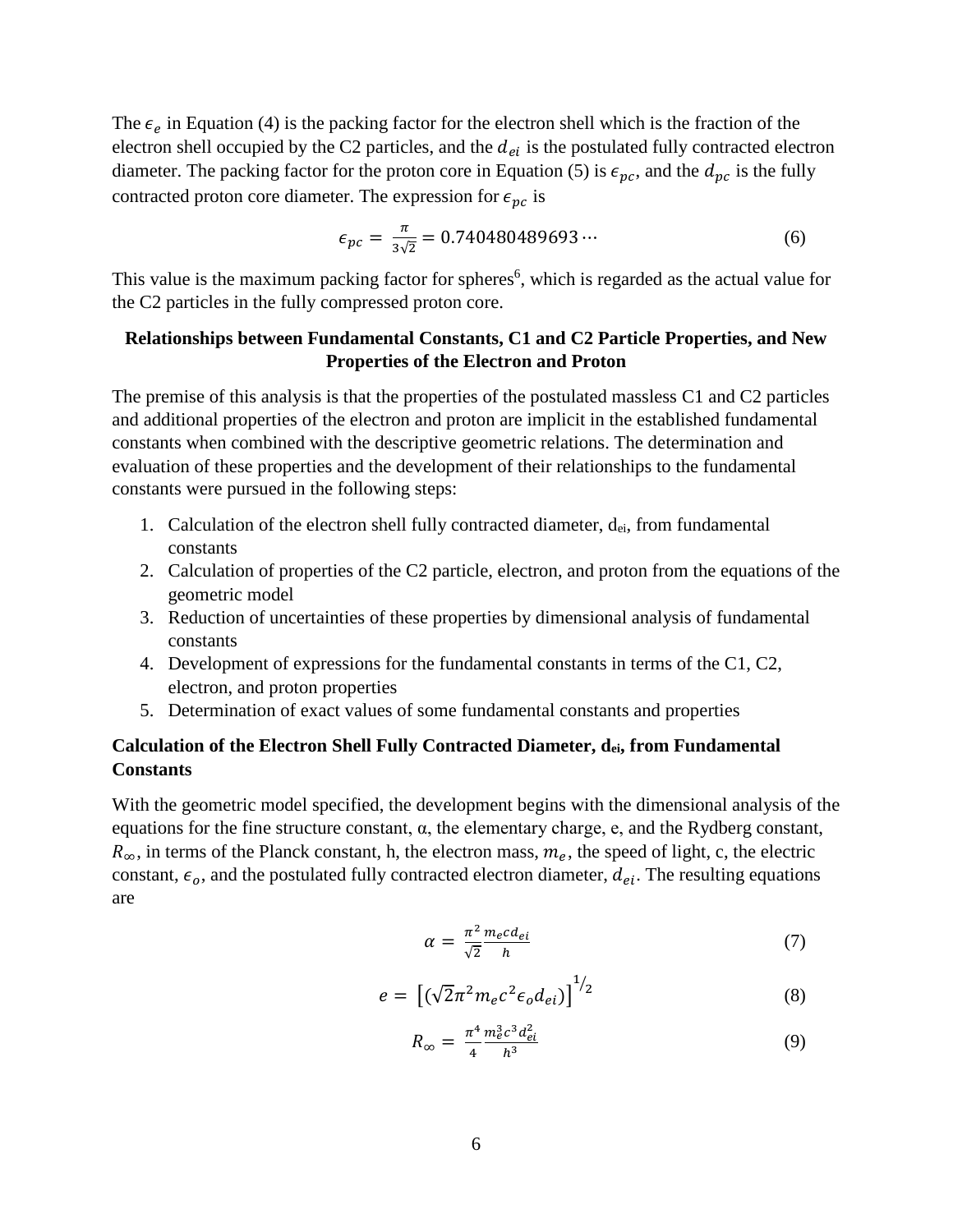Solving each of these equations for  $d_{ei}$  using the NIST 2010 CODATA values<sup>3</sup> for all other terms gives the same value of  $d_{ei} = 2.537037654(55) \times 10^{-15}$  m. The lowest uncertainty is obtained by combining Equations (8) and (9) to obtain

$$
d_{ei} = \frac{\alpha^3}{\sqrt{2}\pi^2 R_\infty} = 2.5370376541(25)x \ 10^{-15} \ m \tag{10}
$$

This value has a relative standard uncertainty of 9.9  $x$  10<sup>-10</sup> m. This result suggests that  $d_{ei}$  is a fundamental length consistent with the other fundamental constants  $\alpha$ , e,  $R_{\infty}$ , h,  $m_e$ , and c. The postulated model specifies that the positron shell of the proton is equal in size to the electron shell so that the fully contracted proton shell diameter is  $d_{pi} = d_{ei}$ . Also, the observation that this fully contracted electron diameter has not been measured may be because it is only one C2 diameter thick and only exists in the fully contracted state for a brief time.

### **Calculation of Properties of the C2 Particle, Electron, and Proton from the Equations of the Geometric Model**

With a calculated value for  $d_{ei}$ , approximations for additional fundamental properties are obtained from the geometric model equations. An approximation for Equation (5) based on the accepted equation for the diameter of the atomic nucleus<sup>4</sup> is utilized for the first approximation of  $\rho_{C2}$ :

$$
\rho_{C2} \approx \frac{6m_{pc}}{\epsilon_{pc}^2 \pi (2.4 \times 10^{-15})^3}
$$
 (11)

The result is  $\rho_{C2} \approx 4.2121 \times 10^{17} \ kg/m^3$  where the mass of the proton core is

$$
m_{pc} = m_p - m_e = 1.671710839(74)x 10^{-27} kg \tag{12}
$$

Equation (5) is then solved for the approximate value of  $d_{pc}$  to obtain  $d_{pc} \approx 2.1713 \times 10^{-15}$  m. With  $\epsilon_e$  approximated as the average of hexagonal and cubic packing,  $\epsilon_e \approx 0.5641$ , Equation (4) is solved to obtain an approximate value of  $d_{C2} \approx 1.896 \times 10^{-19}$  m. Equation (3) is then solved to obtain the approximate value  $m_{c2} \approx 1.503 \times 10^{-39} \text{ kg}$ .

### **Reduction of Uncertainties of Properties by Dimensional Analysis of Fundamental Constants**

It is assumed, consistent with the above postulates, that the experimentally determined angular momentum of the electron is produced by the actual rotation of the electron and is given by

$$
\frac{h}{4\pi} = I\omega\tag{13}
$$

The h is the Planck constant, and the terms I and  $\omega$  in the product I $\omega$  are regarded here as symbolic only. The classical expression for the moment of inertia,  $I = m_e d_{ei}^2/6$ , is used as a strategy for determining the actual product terms. If the actual product is written as  $I_e\omega_e$  where  $I_e$  is the actual electron moment of inertia and  $\omega_e$  is the actual electron angular frequency, then

$$
h = 4\pi I\omega = 4\pi I_e \omega_e \tag{14}
$$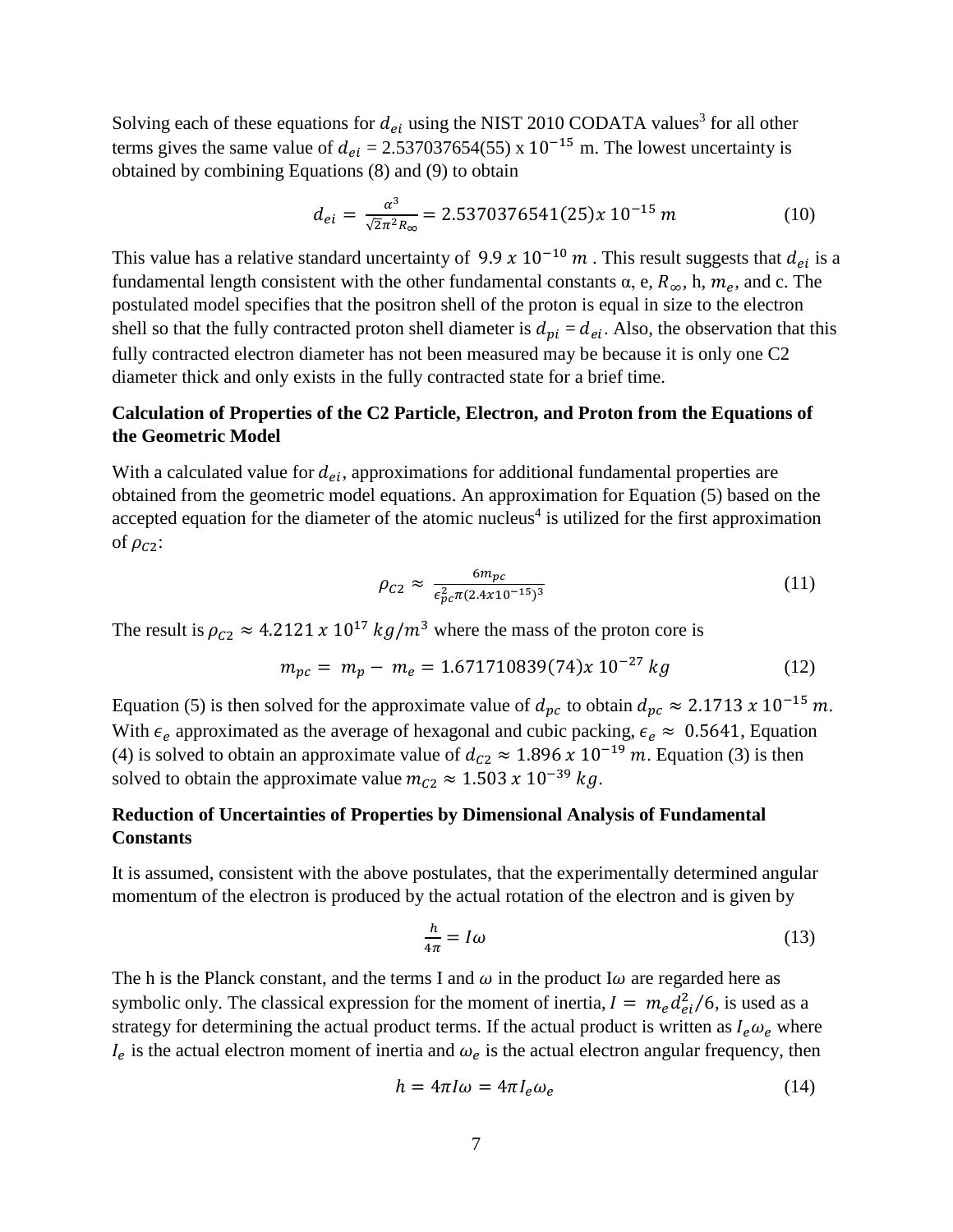The expression for the universal gravitational constant may be written as

$$
G = \frac{\pi c^5}{\eta^2 (l\omega)\omega^2} = \frac{\pi c^5}{(l_e \omega_e)\omega_e^2}
$$
 (15)

The  $\omega_e$  is often called the Planck angular frequency and the right side expression is obtained from its definition in rad/s, defined in terms of h, G, and c as  $\omega_e = 2\pi \sqrt{\frac{c^5}{hG}}$ . The left side equality requires that  $\eta \omega = \omega_e$  where the dimensionless coefficient  $\eta$  is evaluated by solving the left side of the equation to obtain

$$
\eta = \left[\frac{64\pi^4 l^2 c^5}{Gh^3}\right]^{1/2} = 8.61710(52)x 10^{17} \tag{16}
$$

The analytic expression for  $\eta$  is determined by trial and error to be

$$
\eta = \frac{9}{4} \frac{m_e^2}{m_{C2}^2} \tag{17}
$$

The value of  $m_{C2}$  from this relation is  $m_{C2} = 1.471972(44) \times 10^{-39}$  kg. This is within 2 percent of the approximate value obtained for  $m_{c2}$  from the geometric model above. Using the improved value of  $m_{c2}$ , the other approximate values of the fundamental properties can also be improved. Equating Equations (3) and (4) and solving for  $d_{c2}$ , the improved value becomes  $d_{C2} = 1.8762 \times 10^{-19} \text{ m}$ . The value of  $\rho_{C2}$  is calculated from Equation (4) as  $\rho_{C2} =$ 4.2566 x 10<sup>17</sup>  $kg/m^3$ . The value of  $d_{pc}$  is calculated from Equation (5) as  $d_{pc} =$  $2.1637 \times 10^{-15}$  m.

Substituting Equations (14) and (15) into the definitions of the defined Planck parameters yields equations in terms of I,  $\omega$ , c, and  $\eta$  and equivalent expressions in terms of  $I_e$ ,  $\omega_e$ , and c. These equations calculate the values of the parameters to within the NIST 2010 CODATA uncertainties<sup>3</sup>. All of the Planck parameters in this study are defined in terms of the Planck constant instead of the reduced Planck constant. The Planck mass,  $m_{PL}$ ; mass energy equivalent,  $E_{PL}$ ; length,  $L_{PL}$ ; time,  $t_{PL}$ ; and angular frequency,  $\omega_{PL}$ ; are

$$
m_{PL} = \sqrt{hc/G} = \frac{2\eta l\omega^2}{c^2} = \frac{2l_e\omega_e^2}{c^2}
$$
 (18)

$$
E_{PL} = \sqrt{hc^5/G} = m_{PL}c^2 = 2\eta I\omega^2 = 2I_e\omega_e^2
$$
 (19)

$$
L_{PL} = \sqrt{hG/c^3} = \frac{2\pi c}{\eta \omega} = \frac{2\pi c}{\omega_e} \tag{20}
$$

$$
t_{PL} = \sqrt{hG/c^5} = \frac{2\pi}{\eta \omega} = \frac{2\pi}{\omega_e} \tag{21}
$$

$$
\omega_{PL} = 2\pi \sqrt{c^5/hG} = \eta \omega = \omega_e \tag{22}
$$

A relationship between  $m_{c2}$  and  $d_{ei}$  emerges from the combination of Equations (14), (17), and (20):

$$
m_{C2}^2 d_{ei}^2 = \frac{27 L_{PL} h m_e}{16 \pi^2 c} \tag{23}
$$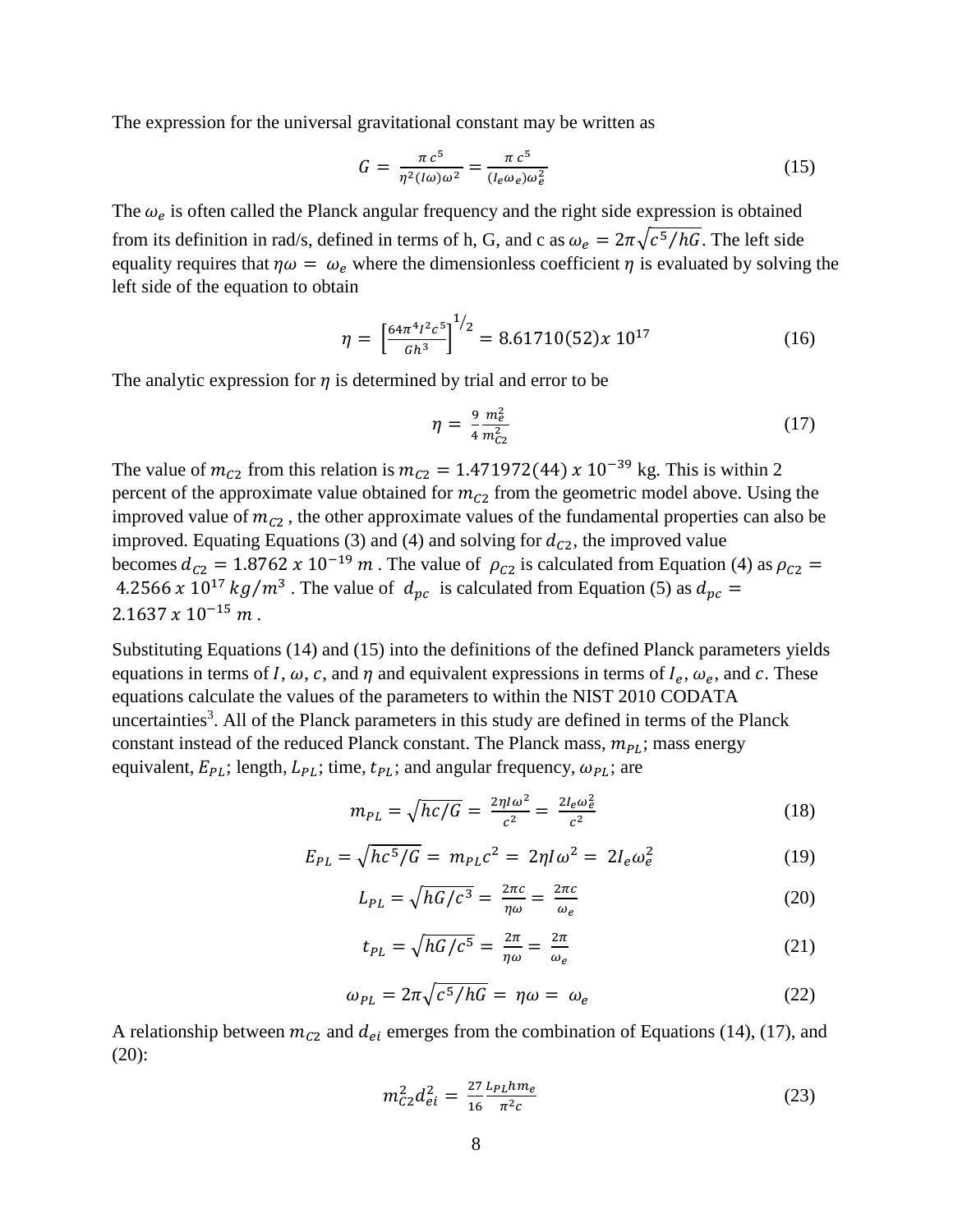It is also noted from Equation (1) that the ratio  $m_e/m_{c2}$  in Equation (17) is the number of C2 particles in the electron shell,  $N_{C2e}$ . This number is expected to be central to the physical mechanism for the inertia and gravity forces since it is central to the formation of the electron and proton structures which are the cause of inertial resistance as discussed above. The  $N_{C2e}$  can now be calculated as

$$
N_{C2e} = \frac{m_e}{m_{C2}} = 6.18856(19)x 10^8 \tag{24}
$$

The number of C2 particles in the proton is calculated as

$$
N_{C2p} = \frac{m_p}{m_e} N_{C2e} = 1.136314(35)x \, 10^{12} \tag{25}
$$

The number of C2 particles in the proton core is then calculated as

$$
N_{C2pc} = N_{C2p} - N_{C2e} = 1.135695(35)x 10^{12}
$$
 (26)

### **Development of Expressions for the Fundamental Constants in Terms of the C1, C2, Electron, and Proton Properties**

It was found that the dimensional analysis of the fundamental constants in terms of these new properties resulted in equations that accurately calculate the values of the constants and the values of the defined Planck parameters. The equations that emerge for the universal gravitational constant and the Planck constant are

$$
G = \frac{1}{\sqrt{3}} \frac{c^2}{n_{C1} d_{C2}^2 m_{C2}} \tag{27}
$$

$$
h = \sqrt{3} n_{c1}^{1/3} d_{c2}^2 m_{c2} c \tag{28}
$$

The  $n_{c1}$  in these expressions is the inverse cube of the Planck length. It emerges from the dimensional analysis of G, h,  $\alpha$ ,  $R_{\infty}$  and the defined Planck parameters. In the context of the postulated physical model, it is taken to be the number density of the C1 particles. Equations (27) and (28) are satisfied to within the uncertainties when

$$
n_{C1} = L_{PL}^{-3} = 1.50399(27) \times 10^{103} \, \text{H/m}^3 \tag{29}
$$

Either Equation (27) or (28) may be used to establish the uncertainty of  $d_{c2}$ . The improved value is  $d_{C2} = 1.874044(28) \times 10^{-19} \text{ m}$ . The improved value of  $\rho_{C2}$  is calculated from Equation (3) to obtain  $\rho_{C2} = 4.27131(71) \times 10^{17} \text{ kg/m}^3$ . The improved value of  $d_{pc}$  is calculated from Equation (5) to obtain  $d_{pc} = 2.16120(12) x 10^{-15} m$ .

Again using dimensional analysis, the other fundamental constants are expressed in terms of the new properties. The equations that emerge for the fine structure constant, the elementary charge, and Rydberg constant, respectively, are

$$
\alpha = \frac{\alpha_1}{n_{c_1}^{1/3} d_{c_2}} \tag{30}
$$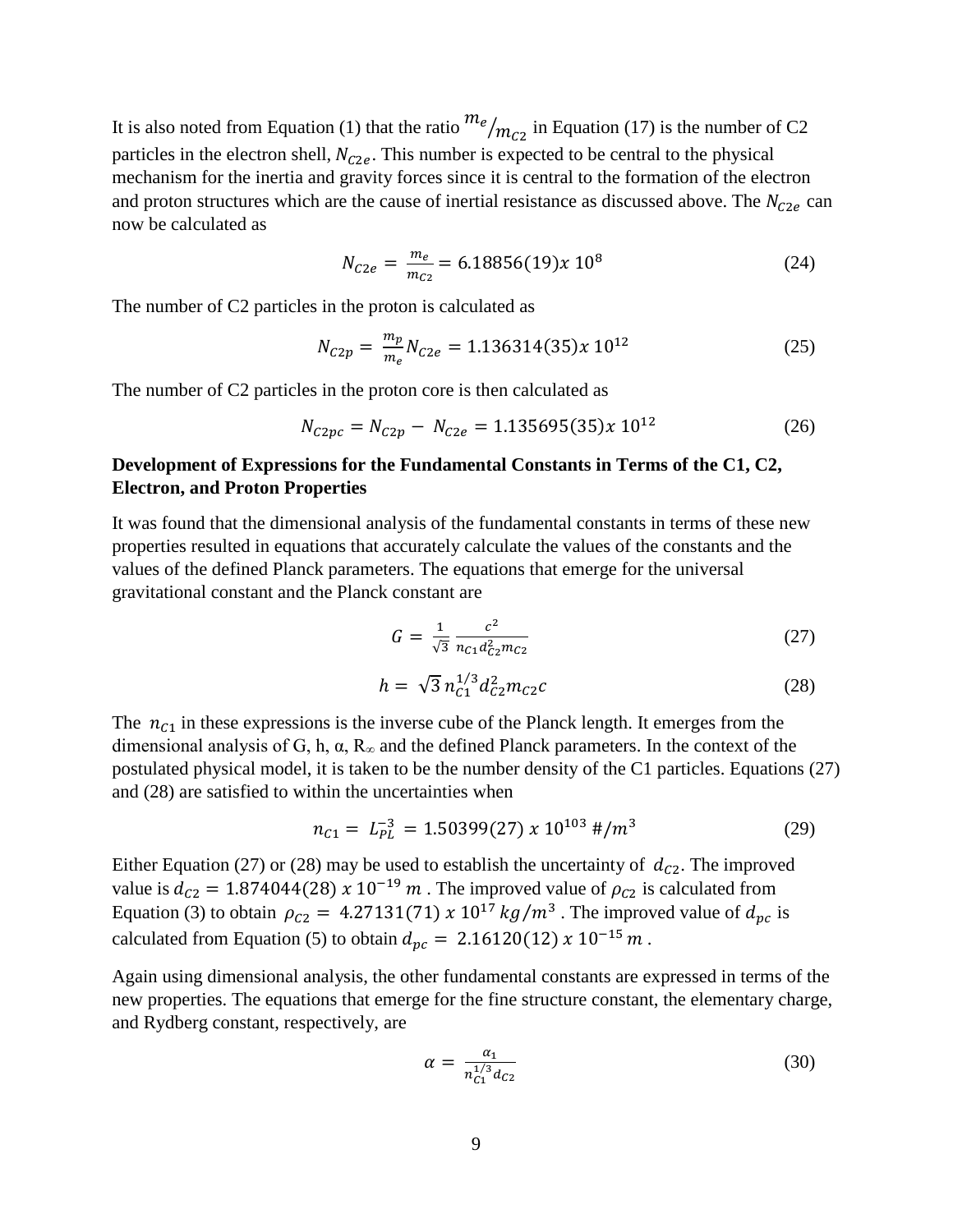where 
$$
\alpha_1 = \frac{\pi^2}{\sqrt{6}} N_{C2e} \sqrt{\frac{N_{C2e}}{6\epsilon_e}}
$$
 (31)

$$
e = e_1 [2\pi \epsilon_0 m_{C2} c^2 d_{C2}]^{1/2}
$$
 (32)

where 
$$
e_1 = \left[\frac{\pi}{\sqrt{2}}N_{C2e}\sqrt{\frac{N_{C2e}}{6\epsilon_e}}\right]^{1/2}
$$
 (33)

$$
R_{\infty} = \frac{R_{\infty 1}}{n_{c1}d_{c2}^4} \tag{34}
$$

where 
$$
R_{\infty 1} = \frac{\pi^4}{12\sqrt{3}} N_{C2e}^3 \frac{N_{C2e}}{6\epsilon_e}
$$
 (35)

In Equation (32) the  $\varepsilon_0$  is the electric constant (permittivity of free space) having the value  $\varepsilon_0$  =  $10^{7}/$  (4  $\pi$  c<sup>2</sup>).

Using Equations (27) and (28), the defined Planck parameters are now expressed in terms of the diameter and virtual mass of the C2 particle, the number density of the C1 particle, and the speed of light to within the NIST 2010 CODATA uncertainties<sup>3</sup>.

$$
m_{PL} = \sqrt{hc/G} = \sqrt{3} n_{C1}^{2/3} d_{C2}^2 m_{C2}
$$
 (36)

$$
E_{PL} = \sqrt{hc^5/G} = \sqrt{3} n_{C1}^{2/3} d_{C2}^2 m_{C2} c^2
$$
 (37)

$$
L_{PL} = \sqrt{hG/c^3} = s_{C1} = n_{C1}^{-1/3}
$$
 (38)

$$
t_{PL} = \sqrt{hG/c^5} = \frac{L_{PL}}{c} = \frac{n_{C1}^{-1/3}}{c}
$$
 (39)

$$
\omega_{PL} = \omega_e = 2\pi \sqrt{c^5/hG} = 2\pi n_{C1}^{1/3}c \tag{40}
$$

The  $s_{c1}$  in Equation (38) is physically the average spacing of the C1 particles which is a fundamental length, and it is equal to the Planck length as shown.

The electron moment of inertia becomes 
$$
I_e = \frac{\sqrt{3}}{8\pi^2} d_{C2}^2 m_{C2} = \frac{d_{C2}^2 m_{C2}}{81 \epsilon_e}.
$$
 (41)

An exact expression for the electron shell packing factor,  $\epsilon_e$ , results from the utilization of these new relationships. Equations (3) and (4) are first combined to obtain

$$
m_{C2}d_{ei}^2 = \frac{m_e d_{c2}^2}{6\epsilon_e} \tag{42}
$$

This equation is then combined with Equations (23), (28), and (38) to obtain, after cancellation of terms

$$
\epsilon_e = \frac{8\pi^2}{81\sqrt{3}} = 0.562787037803\cdots \tag{43}
$$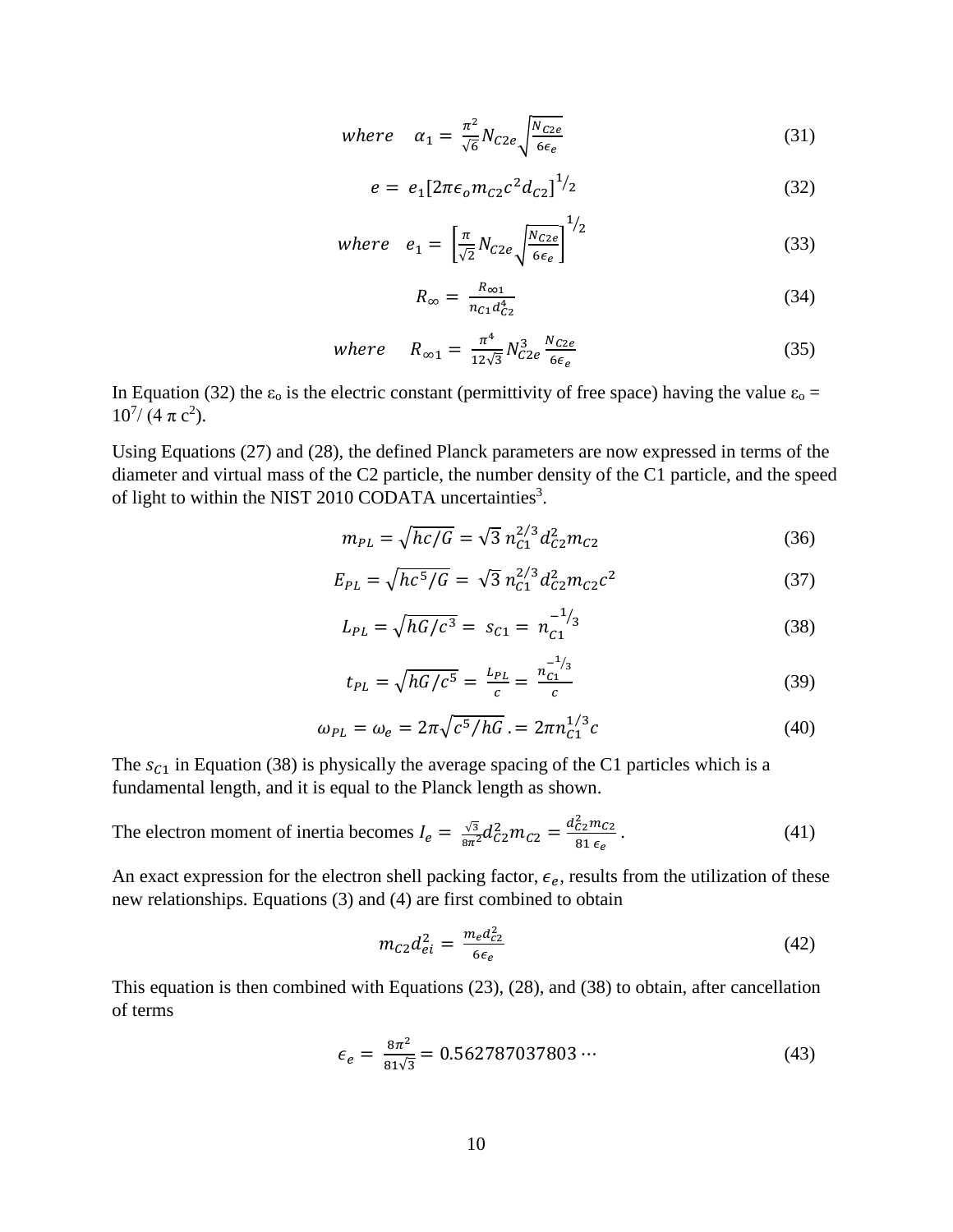Parameters related to the electron and proton that are expressed in terms of combinations of G, h,  $\alpha$ , e, R<sub>∞</sub>, m<sub>e</sub>, m<sub>p</sub>, or c can also be accurately expressed in terms of six of the new properties and the speed of light. This is illustrated by the following four representative examples:

The electron Compton wavelength is 
$$
\lambda_{Ce} = \frac{h}{m_e c} = \frac{\sqrt{3}}{N_{C2e}} n_{C1}^{1/3} d_{C2}^2
$$
. (44)

The proton Compton wavelength is 
$$
\lambda_{Cp} = \frac{h}{m_p c} = \frac{\sqrt{3}}{N_{C2p}} n_{C1}^{1/3} d_{C2}^2
$$
. (45)

The Bohr magneton is 
$$
\mu_B = \frac{eh}{4\pi m_e} = \sqrt{\frac{3\epsilon_o}{2\pi}} \frac{e_1}{2N_{C2e}} n_{C1}^{1/3} d_{C2}^{5/2} m_{C2}^{1/2} c^2
$$
. (46)

The magnetic flux quantum is  $\phi_o = \frac{h}{e} = \sqrt{\frac{3}{8\pi\epsilon_o}}$ 1  $\frac{1}{e_1} n_{C1}^{1/3} d_{C2}^{3/2} m_{C2}^{1/2}$  $(47)$ 

#### **Determination of Exact Values of Some Fundamental Constants and Properties**

It was observed that the ratio of the total volume of the proton to the volume of the proton core is equal to the golden ratio. The total volume of the proton is

$$
Vol_p = \frac{\pi}{6} (d_{ei} + d_{C2})^3
$$
 (48)

The  $d_{c2}$  appears in the equation because the form of Equation (4) implicitly defines the diameter of the fully contracted electron and positron shells to be measured to the centerline of the shell. The volume of the proton core is

$$
Vol_{pc} = \frac{\pi}{6} d_{pc}^3 \tag{49}
$$

The ratio of the volumes is

$$
\frac{Vol_p}{Vol_{pc}} = \left(\frac{d_{ei} + d_{C2}}{d_{pc}}\right)^3 = 1.61805(27)
$$
 (50)

The golden ratio is exact and given by

$$
\varphi = \frac{1+\sqrt{5}}{2} = 1.6180339887\cdots \tag{51}
$$

These numbers are the same within the calculated uncertainty. The golden ratio also requires that the following equation be equal to  $\varphi$ .

$$
\frac{Vol_{pc}}{Vol_p - Vol_{pc}} = \frac{d_{pc}^3}{(d_{ei} + d_{C2})^3 - d_{pc}^3} = 1.61799(71)
$$
 (52)

Again, the value is equal to the golden ratio within the calculated uncertainty.

The equivalence of these proton volume ratios to the golden ratio has emerged from the traditional fundamental constants in combination with a compatible model of the postulated physical mechanisms of the electron and proton. The resulting specification of these ratios as exactly equal to the golden ratio provides the equations for determining the exact number of C2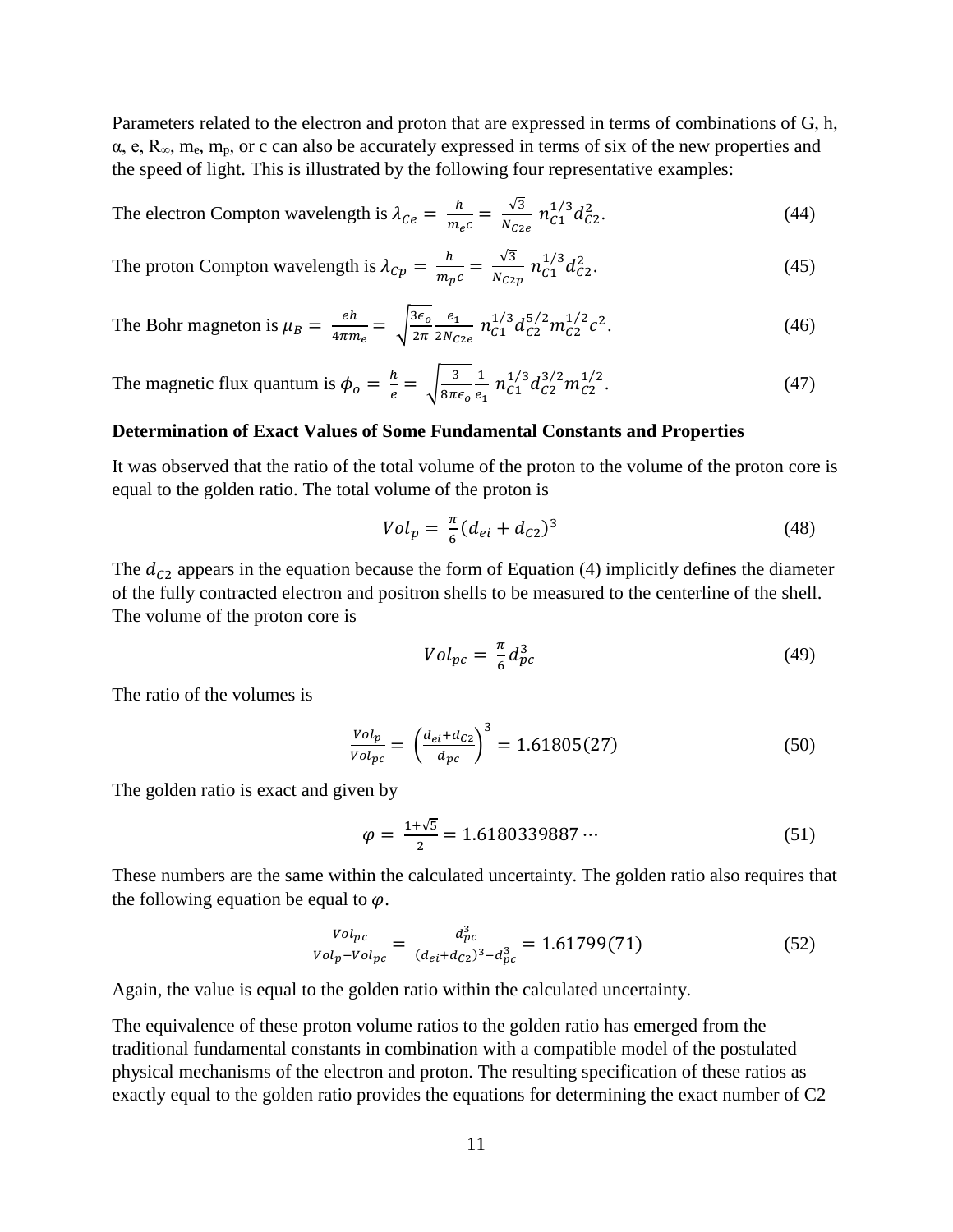particles in the proton and electron shells and the proton core. These exact numbers led to further reductions in the uncertainties of the calculations of the universal gravitational constant, the defined Planck parameters, and most of the values for the properties of the C1 and C2 particles and new properties of the electron and proton. The calculation of the proton-electron ratio became exact.

The equations for the volume ratios can be combined to obtain

$$
\varphi = \left(\frac{d_{ei} + d_{C2}}{d_{pc}}\right)^3 = \frac{d_{pc}^3}{(d_{ei} + d_{C2})^3 - d_{pc}^3}
$$
\n(53)

This equation can be written in terms of the number of C2 particles in the proton core,  $N_{C2pc}$ , and the electron and positron shells,  $N_{C2e}$ , by using Equations (1), (3), (4), and (5) to obtain

$$
N_{C2e} = \frac{m_e}{m_{C2}} = 6\epsilon_e \frac{d_{ei}^2}{d_{C2}^2}
$$
 (54)

$$
N_{C2pc} = \frac{m_{pc}}{m_{C2}} = \epsilon_{pc} \frac{d_{pc}^3}{d_{C2}^3}
$$
 (55)

The ratio of proton volumes becomes

$$
\varphi = \frac{\left(\sqrt{\frac{N_{C2e}}{\epsilon_e} + 1}\right)^3}{\left(\frac{N_{C2pc}}{\epsilon_{pc}}\right)} = \frac{\left(\frac{N_{C2pc}}{\epsilon_{pc}}\right)}{\left(\sqrt{\frac{N_{C2e}}{\epsilon_e} + 1}\right)^3 - \left(\frac{N_{C2pc}}{\epsilon_{pc}}\right)}
$$
(56)

The relationship between  $N_{C2e}$  and  $N_{C2pc}$  is therefore

$$
\left(\sqrt{\frac{N_{C2e}}{6\epsilon_e}} + 1\right)^3 = \varphi \frac{N_{C2pc}}{\epsilon_{pc}} \tag{57}
$$

A second relationship is found using the proton-electron mass ratio. The NIST 2010 CODATA value $3$  is

$$
A = \frac{m_p}{m_e} = 1836.15267245(75) \tag{58}
$$

This is also written as

$$
A = \frac{m_p}{m_e} = \frac{m_{pc} + m_e}{m_e} = \frac{N_{C2pc} + N_{C2e}}{N_{C2e}} = \frac{N_{C2pc}}{N_{C2e}} + 1
$$
 (59)

The second relationship becomes

$$
N_{C2pc} = (A - 1)N_{C2e}
$$
 (60)

The two relationships, Equations (57) and (60), are combined to obtain

$$
\left(\sqrt{\frac{N_{C2e}}{6\epsilon_e}}+1\right)^3 = \varphi \frac{N_{C2e}}{\epsilon_{pc}}(A-1) \tag{61}
$$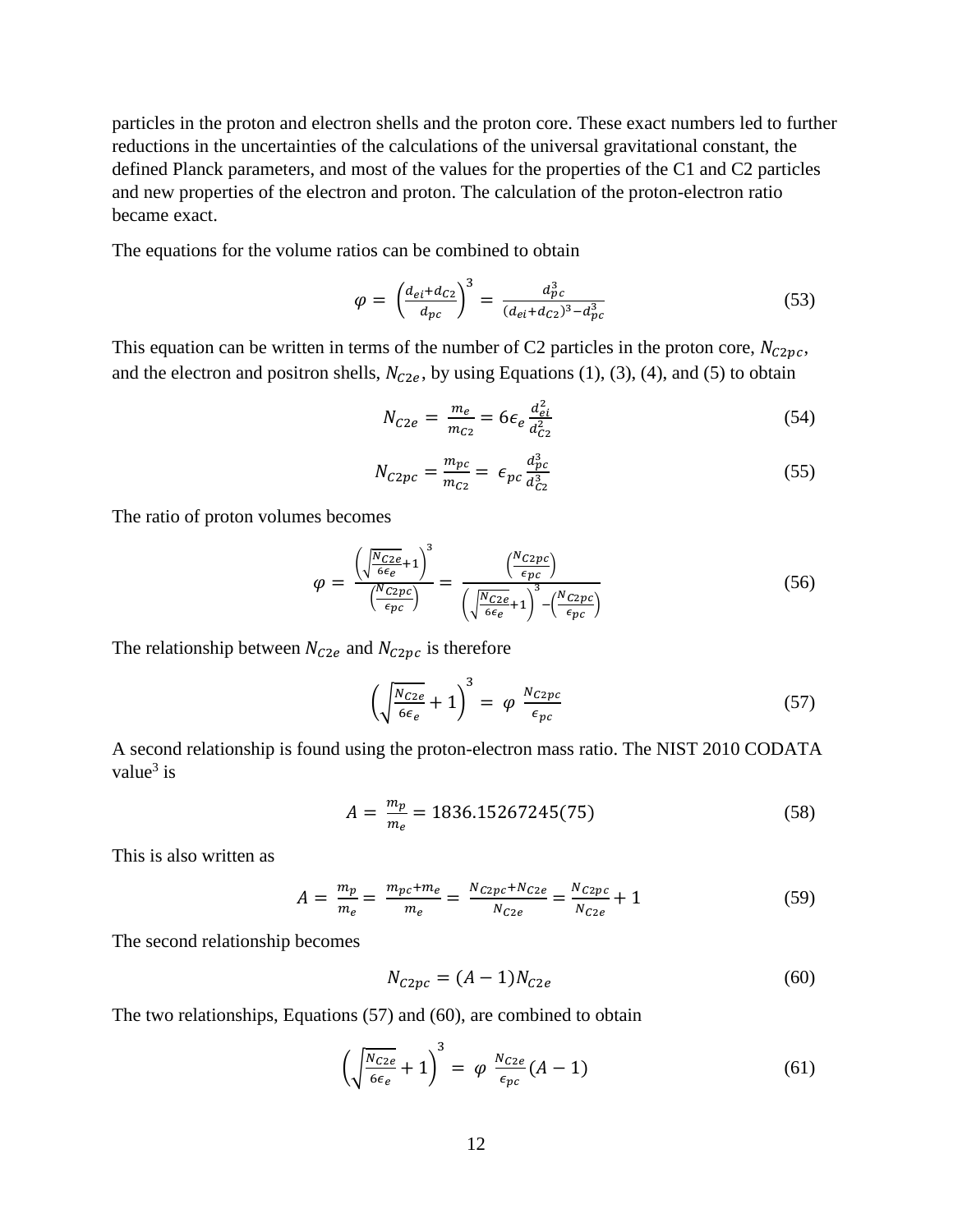The solution for  $N_{C2e}$  is found by iteration

$$
N_{C2e} = 618,850,827.26(51)
$$
 (62)

The relative standard uncertainty is 8.1 x 10<sup>-10</sup>. Since  $N_{C2e}$  is an integer with an uncertainty of  $\pm$  0.51, the integer value is taken to be exact

$$
N_{C2e} = 618,850,827\tag{63}
$$

The exact value of  $N_{C2pc}$  is calculated from Equation (57) to be

$$
N_{C2pc} = 1.135685748775 \, x \, 10^{12} \tag{64}
$$

The total number of C2 particles in the proton is

$$
N_{C2p} = N_{C2pc} + N_{C2e} = 1.136304599602 \times 10^{12}
$$
 (65)

Using these exact values for  $N_{C2e}$  and  $N_{C2p}$ , the exact value for the proton-electron ratio is calculated as

$$
\frac{m_p}{m_e} = \frac{N_{C2p}}{N_{C2e}} = 1836.15267205905\cdots\tag{66}
$$

The NIST 2010 CODATA value<sup>3</sup> is 1836.15267245(75).

The following parameters are also determined exactly:

$$
\eta = \frac{9}{4} N_{C2e}^2 = 8.61696778676814 \cdots x 10^{17} \tag{67}
$$

$$
\frac{d_{ei}}{d_{C2}} = \sqrt{\frac{N_{C2e}}{6\epsilon_e}} = 13{,}537.7135224469\cdots
$$
 (68)

$$
\alpha_1 = \frac{\pi^2}{\sqrt{6}} N_{C2e} \sqrt{\frac{N_{C2e}}{6\epsilon_e}} = 3.37563448871192 \cdots x 10^{13} \tag{69}
$$

$$
e_1 = \left[\frac{\pi}{\sqrt{2}} N_{C2e} \sqrt{\frac{N_{C2e}}{6\epsilon_e}}\right]^{1/2} = 4,314,029.24655043\cdots \tag{70}
$$

$$
R_{\infty 1} = \frac{\pi^4}{12\sqrt{3}} N_{C2e}^3 \frac{N_{C2e}}{6\epsilon_e} = 2.03566440811048 \cdots \times 10^{35} \tag{71}
$$

These exact parameters are used to further reduce the uncertainties of the properties of the massless particles as follows:

$$
n_{C1} = L_{PL}^{-3} = 1.5039225708(60)x 10^{103} \#/m^3 \tag{72}
$$

$$
s_{C1} = L_{PL} = \frac{ad_{C2}}{a_1} = 4.0512729809(54)x 10^{-35} m \tag{73}
$$

$$
d_{C2} = d_{ei} / \sqrt{\frac{N_{C2e}}{6\epsilon_e}} = 1.8740518108(19) \times 10^{-19} \, m \tag{74}
$$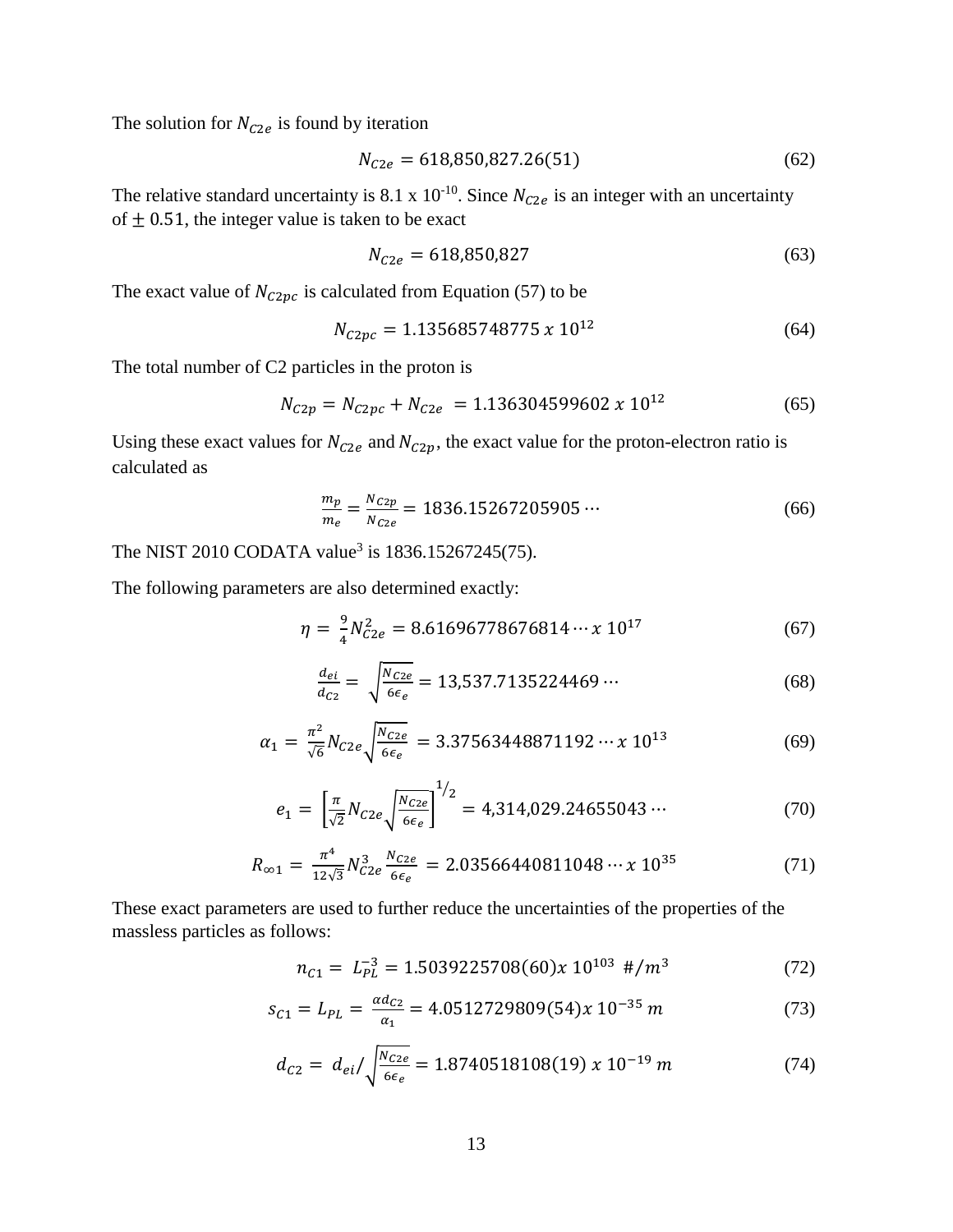$$
m_{C2} = \frac{m_e}{N_{C2e}} = 1.471983637(65) \times 10^{-39} \, kg \tag{75}
$$

$$
\rho_{C2} = \frac{6m_{C2}}{\pi d_{C2}^3} = 4.27129512(20)x \ 10^{17} \ kg/m^3 \tag{76}
$$

$$
d_{pc} = d_{C2} \left(\frac{N_{C2pc}}{\epsilon_{pc}}\right)^{1/3} = 2.1612073974(21)x10^{-15} m \tag{77}
$$

The universal gravitational constant is now calculated with a reduced uncertainty as

$$
G = \frac{1}{\sqrt{3}} \frac{c^2}{n_{C1} d_{C2}^2 m_{C2}} = 6.67404502(33)x \ 10^{-11} \ m^3/kg \ s^2 \tag{78}
$$

The relative standard uncertainty is 5.0 x  $10^{-8}$ . This adds 3 digits to the NIST 2010 CODATA<sup>3</sup> of  $G = 6.67384(80)x 10^{-11} m^3/kg s^2$  with a relative standard uncertainty of 1.2 x 10<sup>-4</sup>.

The other fundamental constants are also calculated from the new properties as follows:

The Planck constant is

$$
h = \sqrt{3} n_{C1}^{1/3} d_{C2}^2 m_{C2} c = 6.62606958(31)x 10^{-34} kg m^2/s
$$
 (79)

The NIST 2010 CODATA value<sup>3</sup> is  $h = 6.62606957(29)x 10^{-34}$  kg  $m^2/s$ .

The fine structure constant is

$$
\alpha = \frac{\alpha_1}{n_{C_1}^{1/3} d_{C_2}} = 7.297352570(17)x \, 10^{-3} \tag{80}
$$

The NIST 2010 CODATA value<sup>3</sup> is  $\alpha = 7.2973525698(24) \times 10^{-3}$ 

The elementary charge is

$$
e = e_1 \left[ 2\pi \epsilon_0 m_{C2} c^2 d_{C2} \right]^{1/2} = 1.602176565(36)x \, 10^{-19} \, C \tag{81}
$$

The NIST 2010 CODATA value<sup>3</sup> is  $e = 1.602176565(35)x 10^{-19} C$ .

The Rydberg constant is

$$
R_{\infty} = R_{\infty 1} n_{c1}^{-1} d_{c2}^{-4} = 10,973,731.568(88) m^{-1}
$$
 (82)

The NIST 2010 CODATA value<sup>3</sup> is  $R_{\infty} = 10,973,731.568539(55) m^{-1}$ . The mass of the electron is

$$
m_e = m_{C2} N_{C2e} = 9.10938291(40)x 10^{-31} kg \tag{83}
$$

The NIST 2010 CODATA value<sup>3</sup> is  $m_e = 9.10938291(40)x 10^{-31} kg$ . The mass of the proton is

$$
m_p = m_{C2} N_{C2p} = 1.672621777(74)x 10^{-27} kg
$$
 (84)

The NIST 2010 CODATA value<sup>3</sup> is  $m_p = 1.672621777(74)x 10^{-27} kg$ .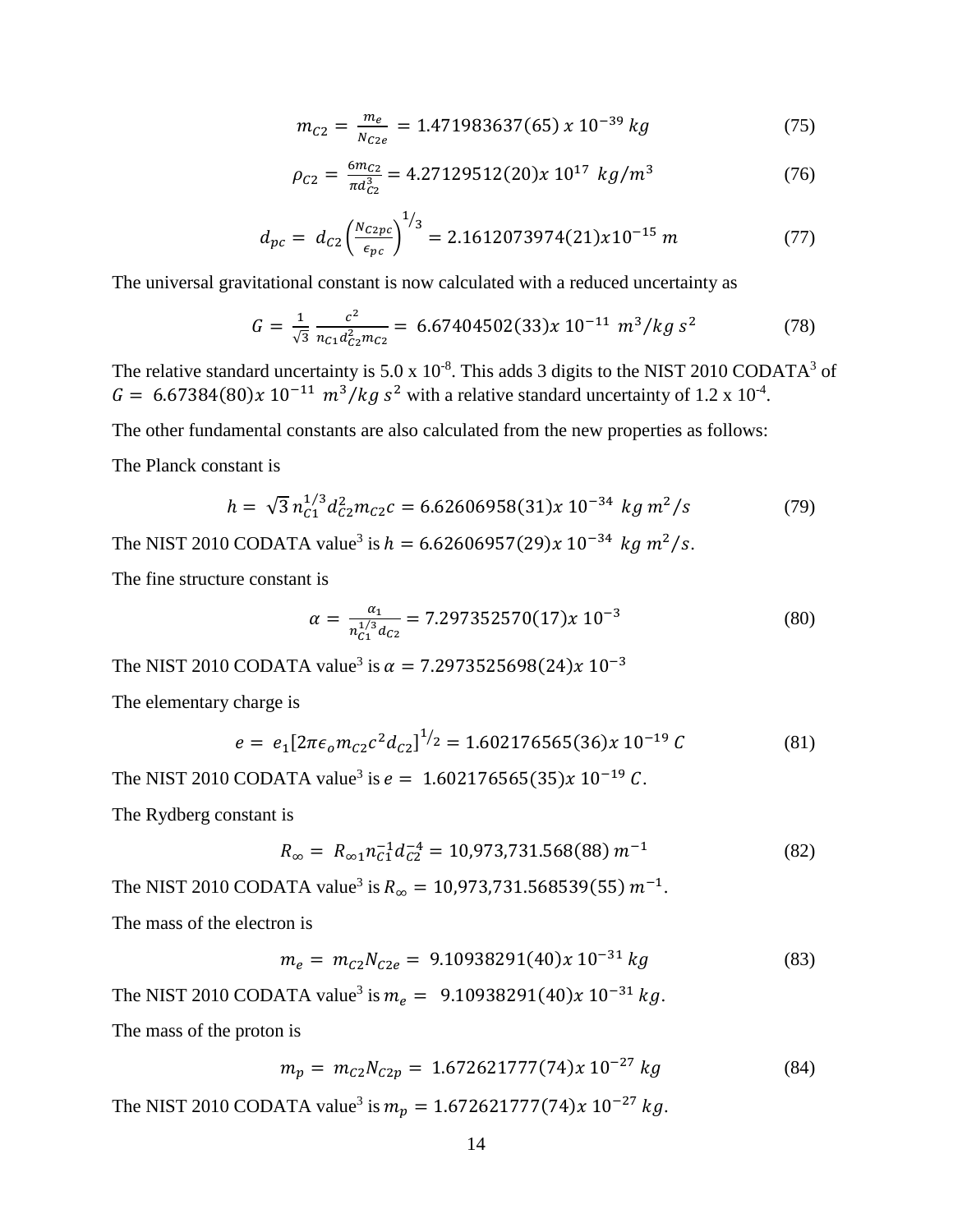The uncertainty of each of the five derived Planck parameters listed above has been reduced as follows:

The Planck mass is

$$
m_{PL} = \sqrt{3} n_{C1}^{2/3} d_{C2}^2 m_{C2} = 5.45561583(27)x 10^{-8} kg.
$$
 (85)

This adds 3 digits to the NIST 2010 CODATA value<sup>3</sup> of  $m_{PL} = 5.45570(33)x 10^{-8} kg$ .

The Planck mass energy equivalent is

$$
E_{PL} = \sqrt{3} n_{C1}^{2/3} d_{C2}^2 m_{C2} c^2 = 4.90326298(24)x 10^9 J \tag{86}
$$

This adds 3 digits to the NIST 2010 CODATA value<sup>3</sup> of  $E_{PL} = 4.90334(30)x \cdot 10^9 J$ . The Planck length is

$$
L_{PL} = n_{c1}^{-1/3} = \frac{\alpha d_{c2}}{\alpha_1} = 4.0512729809(54)x \ 10^{-35} \ m. \tag{87}
$$

This adds 5 digits to the NIST 2010 CODATA value<sup>3</sup> of  $L_{PL} = 4.05121(24)x 10^{-35} m$ . The Planck time is

$$
t_{PL} = \frac{1}{cn_{C1}^{1/3}} = \frac{\alpha d_{C2}}{c\alpha_1} = 1.3513592063(18)x \ 10^{-43} \ s. \tag{88}
$$

This adds 4 digits to the NIST 2010 CODATA value<sup>3</sup> of  $t_{PL} = 1.351338(80)x 10^{-43}$  s.

The Planck angular frequency is

$$
\omega_{PL} = \omega_e = 2\pi n_{C1}^{1/3} c = 4.6495301013(62)x 10^{43} \, \text{rad}/s \tag{89}
$$

This adds 5 digits to the currently accepted value of  $\omega_{PL} = 4.64960(28)x 10^{43} rad/s$ .

The  $\alpha_1$ ,  $e_1$ , and  $R_{\infty 1}$  are exact values given by Equations (69), (70), and (71), respectively.

### **Calculation of Other Electron Properties and Related Parameters**

The new properties are also utilized to calculate the values of known parameters associated with functional characteristics of the electron. Likewise, potential additional properties of the electron suggestive of a different interpretation of some experimental results are calculated. An example is the interpretation of the electron moment of inertia and angular frequency in relation to the angular momentum.

The electron moment of inertia is 
$$
I_e = \frac{d_{C2}^2 m_{C2}}{81 \epsilon_e} = 1.134062694(52)x 10^{-78} kg m^2
$$
. (90)

In the postulated model, this value is regarded as the actual electron moment of inertia in the fully contracted state. Its value is not considered to be a function of the mass of the electron which results from inertial resistance to linear displacement of the center of the electron structure. By contrast, the moment of inertia is a result of inertial resistance to angular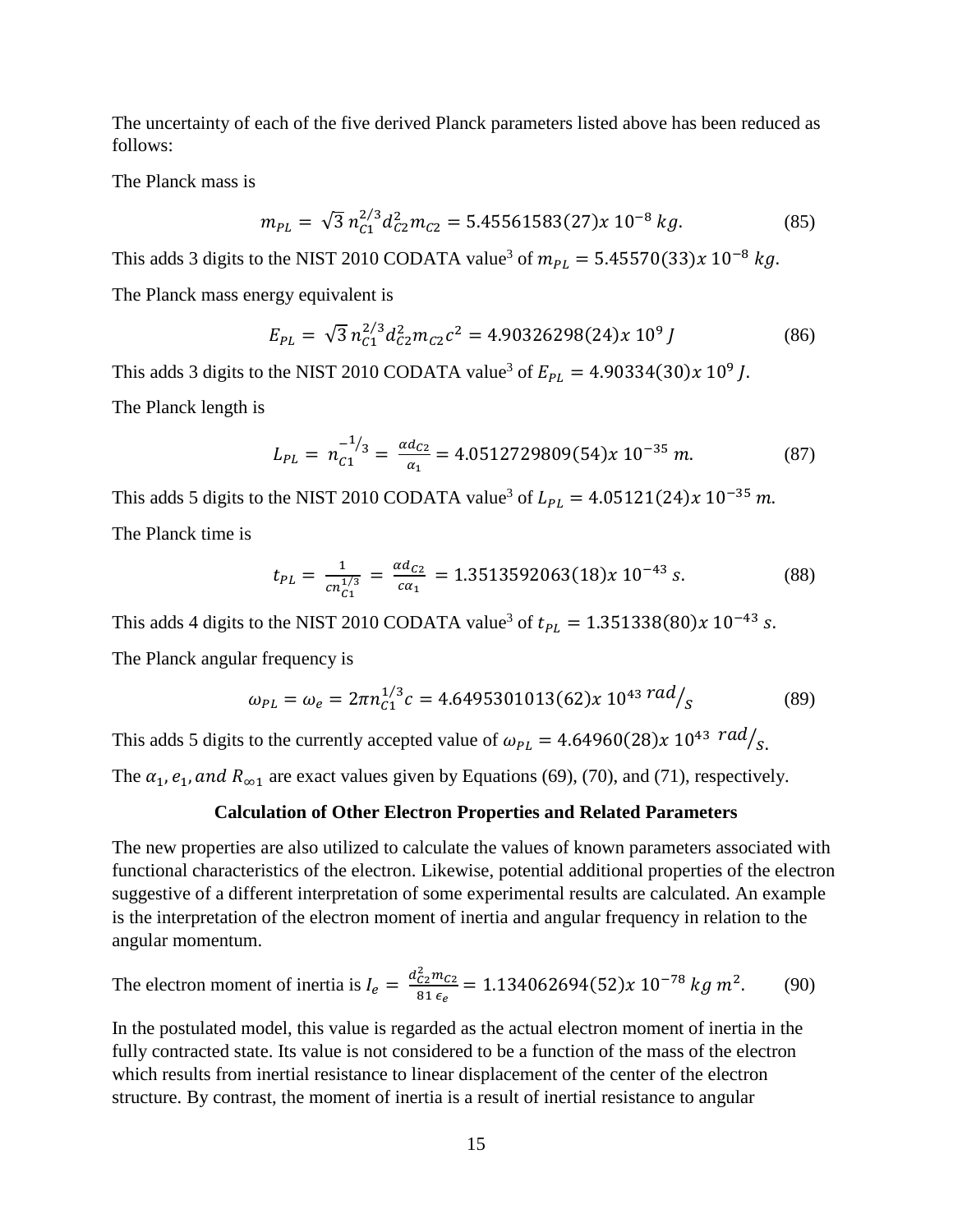displacement of the center of the electron structure. This small angular displacement is likely produced by the kinematic asymmetry resulting from the small gap in one hemispherical shell wall (a hemispherical lune) that causes the electron rotation. The rotational motion of the massless C2 particles is not influenced by the resistance to linear displacement of the C2 particle structure. Therefore, the electron moment of inertia is not a function of the electron mass.

The other term in the electron angular momentum is the Planck angular frequency (Equation 89) which is taken to be the actual electron angular frequency,  $\omega_e$ . The average hyperluminal speed of the segregated C1 particles in the electron interior can then be calculated as

$$
V_{C1HL} = \frac{d_{ei}\omega_e}{2} = \pi \sqrt{\frac{N_{C2e}}{6\epsilon_e}} n_{C1}^{1/3} d_{C2}c = 5.898016470(14)x 10^{28} m_{\text{s}} \tag{91}
$$

As discussed above, speeds of this large magnitude are not prohibited for the massless particles as only their average speed is required to be the speed of light. This is feasible as demonstrated by the following example. Consider that the subluminal subpopulation has a number density of  $n_{c1}$  and an average velocity of c/2, and the hyperluminal subpopulation has a number density of  $n_{c1HL}$  and a velocity of  $V_{c1HL}$ . For this case the collision frequencies of the C1 particle subpopulations with a single C2 particle are equal. From kinetic theory<sup>7</sup> the relationship between the average velocities and number densities is  $n_{c1}(c/2) = n_{c1HL} V_{c1HL}$ . This equation is solved for  $n_{c1HL} = 3.822171797(24)x 10^{82}$  #/m<sup>3</sup>. The hyperluminal subpopulation number density is large but negligible compared to  $n_{c1} = 1.5039225708(60)x 10^{103}$  #/m<sup>3</sup>. The average speed of the total population is  $V_{avg} = \frac{n_{C1} (V_{2}) + n_{C1HL} (V_{C1HL})}{n_{C1} + n_{C1HL}} = \frac{2n_{C1} (V_{2})}{n_{C1}} = c$ . The conclusion is that a massless particle population can have an average speed of c and also have a hyperluminal subpopulation. These calculations suggest that the electron may be a condition where the speed distribution of the massless C1 particles is utilized to repetitively assemble and disassemble a stable structure composed of massless C2 particles.

# **Development of Ratios of Electrostatic Force to Gravitational Force in Terms of New Properties**

The ratios of the electrostatic force to the gravitational force between two electrons, two protons, and an electron and a proton are developed in terms of the new properties.

When Coulomb's law for the electrostatic force is nondimensionalized using the new properties, the equation becomes

$$
F_{ES}^* = \kappa^* \frac{q_1^* q_2^*}{(r^*)^2} \tag{92}
$$

The nondimensional terms are denoted by an asterisk. The force is  $F_{ES}^* = F_{ES} \frac{ac_2}{m_{C2}c_2^2}$ ; the Coulomb constant is  $\kappa^* = \frac{\kappa e^2}{m_{C2}c^2 d_{C2}} = \frac{e_1^2}{2}$ ; the charge is  $q^* = \frac{q}{e}$ ; and the distance is  $r^* = \frac{r}{d_{C2}}$ .

When Newton's law of universal gravitation is nondimensionalized using the new properties, the equation becomes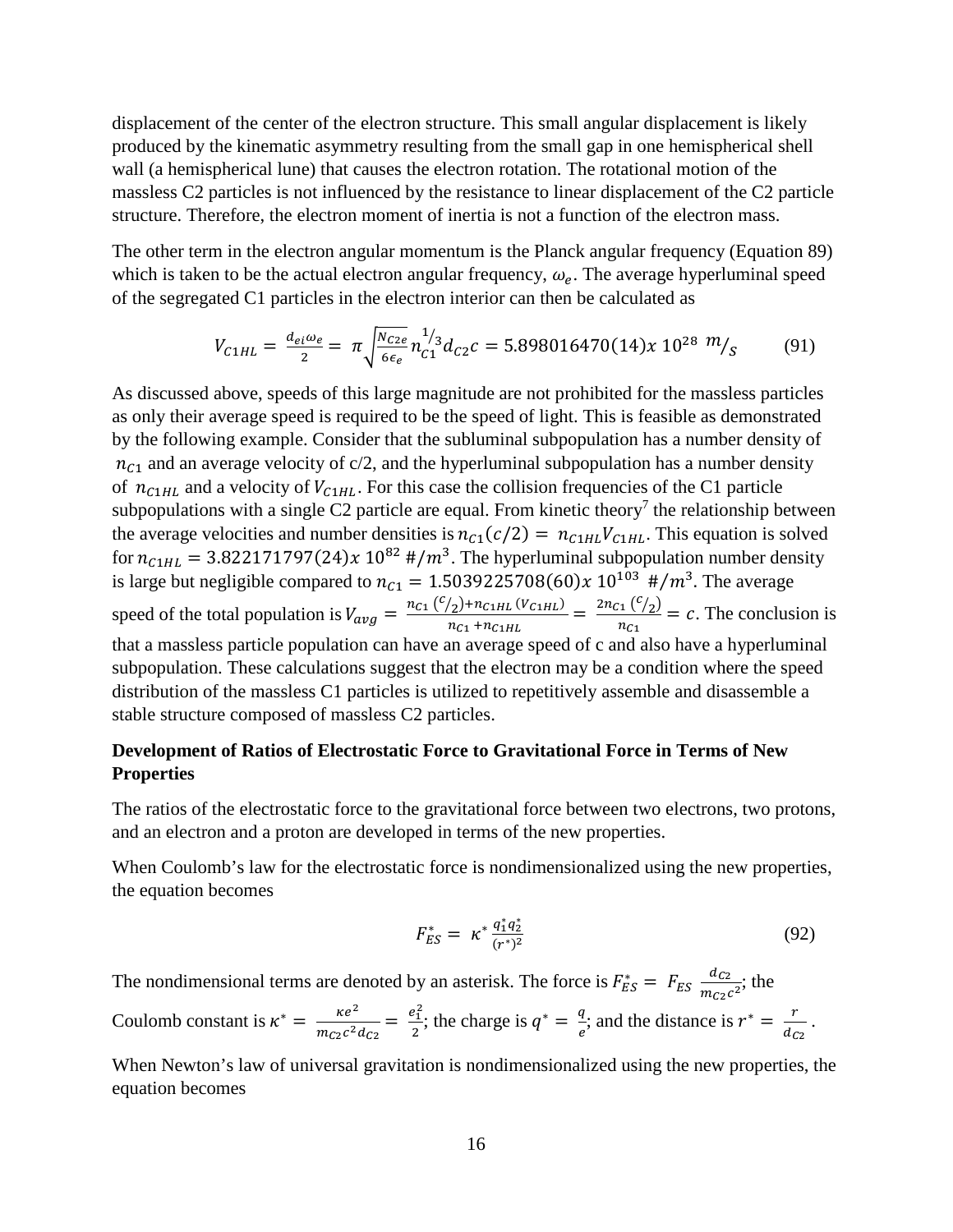$$
F_G^* = G \frac{m_1^* m_2^*}{(r^*)^2} \tag{93}
$$

The force is  $F_G^* = F_G \frac{dc_2}{m_{c2}c^2}$ ; the universal gravitational constant is  $G^* = \frac{Gm_{c2}}{c^2 d_{c2}} = \frac{1}{\sqrt{3}n_{c1}d_{c2}^3}$ ; the mass is  $m^* = \frac{m}{m_{C2}}$ ; and the distance is  $r^* = \frac{r}{d_{C2}}$ .

The ratio of the electrostatic force to the gravitational force between two electrons is

$$
\frac{F_{ES}}{F_G} = \frac{F_{ES}^*}{F_G^*} = \frac{\kappa^*}{G^*} N_{C2e}^{-2} = \frac{\sqrt{3}}{2} e_1^2 n_{C1} d_{C2}^3 N_{C2e}^{-2} = 4.165768272(29) \times 10^{42} \tag{94}
$$

This ratio between two protons is

$$
\frac{F_{ES}}{F_G} = \frac{F_{ES}^*}{F_G^*} = \frac{\kappa^*}{G^*} N_{C2p}^{-2} = \frac{\sqrt{3}}{2} e_1^2 n_{C1} d_{C2}^3 N_{C2p}^{-2} = 1.2355989477(85)x 10^{36} \tag{95}
$$

This ratio between an electron and a proton is

$$
\frac{F_{ES}}{F_G} = \frac{F_{ES}^*}{F_G^*} = \frac{\kappa^*}{G^*} N_{C2e}^{-1} N_{C2p}^{-1} = \frac{\sqrt{3}}{2} e_1^2 n_{C1} d_{C2}^3 N_{C2e}^{-1} N_{C2p}^{-1} = 2.268748309(16)x 10^{39} \tag{96}
$$

The relative standard uncertainty for each of these ratios is  $7.0 \times 10^{-9}$ . The new properties produce ratios with lower certainties than the currently accepted values that have relative standard uncertainties of  $1.8 \times 10^{-7}$ .

#### **Examples of Calculations for Related Parameters**

The calculated values of the four representative electron or proton parameters presented as examples in Equations (44), (45), (46), and (47) produce uncertainties equivalent to the NIST  $2010$  CODATA values<sup>3</sup> as follows:

The electron Compton wavelength is

$$
\lambda_{Ce} = \frac{\sqrt{3}}{N_{C2e}} n_{C1}^{1/3} d_{C2}^2 = 2.4263102390(82)x 10^{-12} m \tag{97}
$$

The NIST 2010 CODATA value<sup>3</sup> is  $\lambda_{Ce} = 2.4263102389(82)x 10^{-12} m$ .

The proton Compton wavelength is

$$
\lambda_{Cp} = \frac{\sqrt{3}}{N_{C2p}} n_{C1}^{1/3} d_{C2}^2 = 1.3214098565(45)x \ 10^{-15} \ m \tag{98}
$$

The NIST 2010 CODATA value<sup>3</sup> is  $\lambda_{Cp} = 1.32140985623(94)x 10^{-15} m$ .

The Bohr magneton is

$$
\mu_B = \sqrt{\frac{3\epsilon_0}{2\pi} \frac{e_1}{2N_{C2e}}} n_{C1}^{1/3} d_{C2}^{5/2} m_{C2}^{1/2} c^2 = 9.27400968(24)x \, 10^{-24} \, \frac{Cm^2}{s} \, (JT^{-1}) \tag{99}
$$

The NIST 2010 CODATA value<sup>3</sup> is  $\mu_B = 9.27400968(20)x 10^{-24} \frac{cm^2}{s} (JT^{-1}).$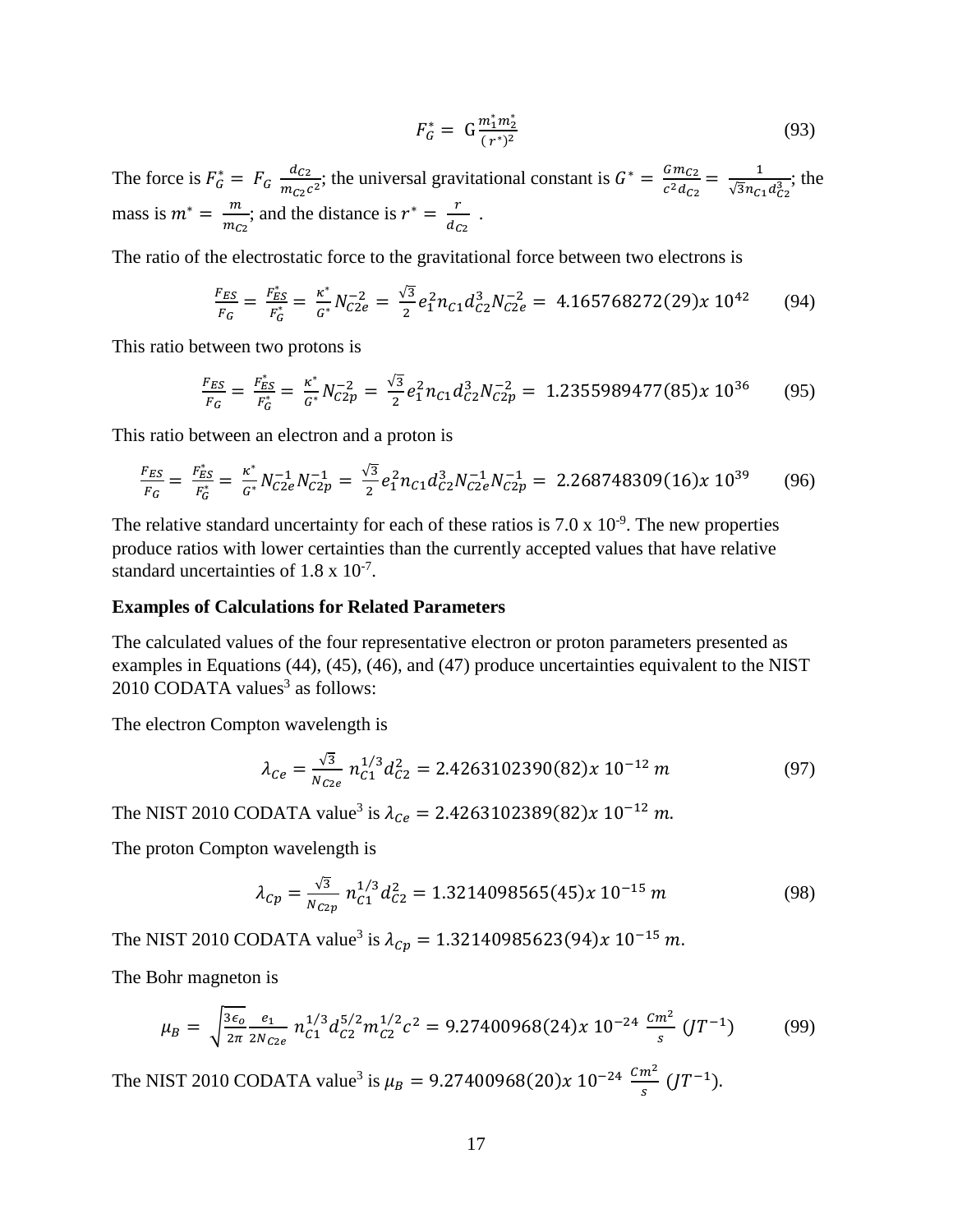The magnetic flux quantum is

$$
\phi_o = \sqrt{\frac{3}{8\pi\epsilon_o}} \frac{1}{e_1} n_{C1}^{1/3} d_{C2}^{3/2} m_{C2}^{1/2} = 2.067833758(52)x 10^{-15} Wb \left(\frac{kg m^2}{c s}\right)
$$
(100)

The NIST 2010 CODATA value<sup>3</sup> is  $\phi_o = 2.067833758(46)x 10^{-15} Wb \left(\frac{kg m^2}{c s}\right)$ .

### **Additional Functions of the New Properties**

The harmonic vibrational frequency of the C2 particle grid system,  $f_{C2}$ , in free space is also a function of the C1 and C2 properties. It is observed that the calculated value of  $f_{C2}$  is equal to the average frequency of the cosmic microwave background,  $\bar{f}_{CMB}$ . It is emphasized that this is the average frequency, not the frequency based on peak intensity, which is normally reported.

$$
f_{C2} = \bar{f}_{CMB} = \frac{c}{\sqrt{3} n_{C1}^{1/3} d_{C2}^2} = \frac{m_{C2}c^2}{h}
$$
 (101)

$$
f_{C2} = \bar{f}_{CMB} = 1.9965877232(67)x 10^{11} Hz
$$
 (102)

The pulsation frequency and period of the electron, respectively, are

$$
f_e = \frac{n_{c1}^{1/3}c}{(3^{1/4})\pi (n_{c2e}^{3/2})} = 1.1625724993(16) \times 10^{29} Hz
$$
 (103)

$$
T_e = \frac{1}{f_e} = 8.601614098(12)x 10^{-30} s \tag{104}
$$

The average speed of the electron captive C2 particles during expansion and contraction is

$$
V_{C2e} = \frac{(\frac{3}{5})^{\frac{1}{4}} n_{C2e}^{1/3}}{\sqrt{N_{C2e}}} n_{C1}^{1/3} d_{C2}c = 7.336655288(17)x 10^{19} m/s
$$
 (105)

The outer electron diameter is at full expansion is given by

$$
d_{eo} - d_{ei} = \frac{V_{C2e}}{f_e} = \sqrt{3}\pi N_{C2e} d_{C2} = 6.3107077604(64)x 10^{-10} m \tag{106}
$$

$$
d_{eo} = 6.3107331308(60)x 10^{-10} m \tag{107}
$$

This harmonic frequency of the C2 grid system is different than the collision frequency of the C1 particles with a single C2 particle in free space which is given by

$$
\theta_{C1-C2} = \frac{\pi}{16} n_{C1} d_{C2}^2 c = 3.109132690(12) x 10^{73} s^{-1}
$$
 (108)

The wavelengths,  $\lambda$ , for the atomic line spectra are also accurately calculated in terms of the new properties as  $\frac{1}{\lambda} = \frac{R_{\infty 1}}{n_{c1} d_{c2}^4} Z^2 \left[ \frac{1}{n_f^2} - \frac{1}{n_i^2} \right]$  where  $n_i$ ,  $n_f = 1, 2, 3, \cdots$  and  $n_i > n_f$  and  $Z =$  number of protons.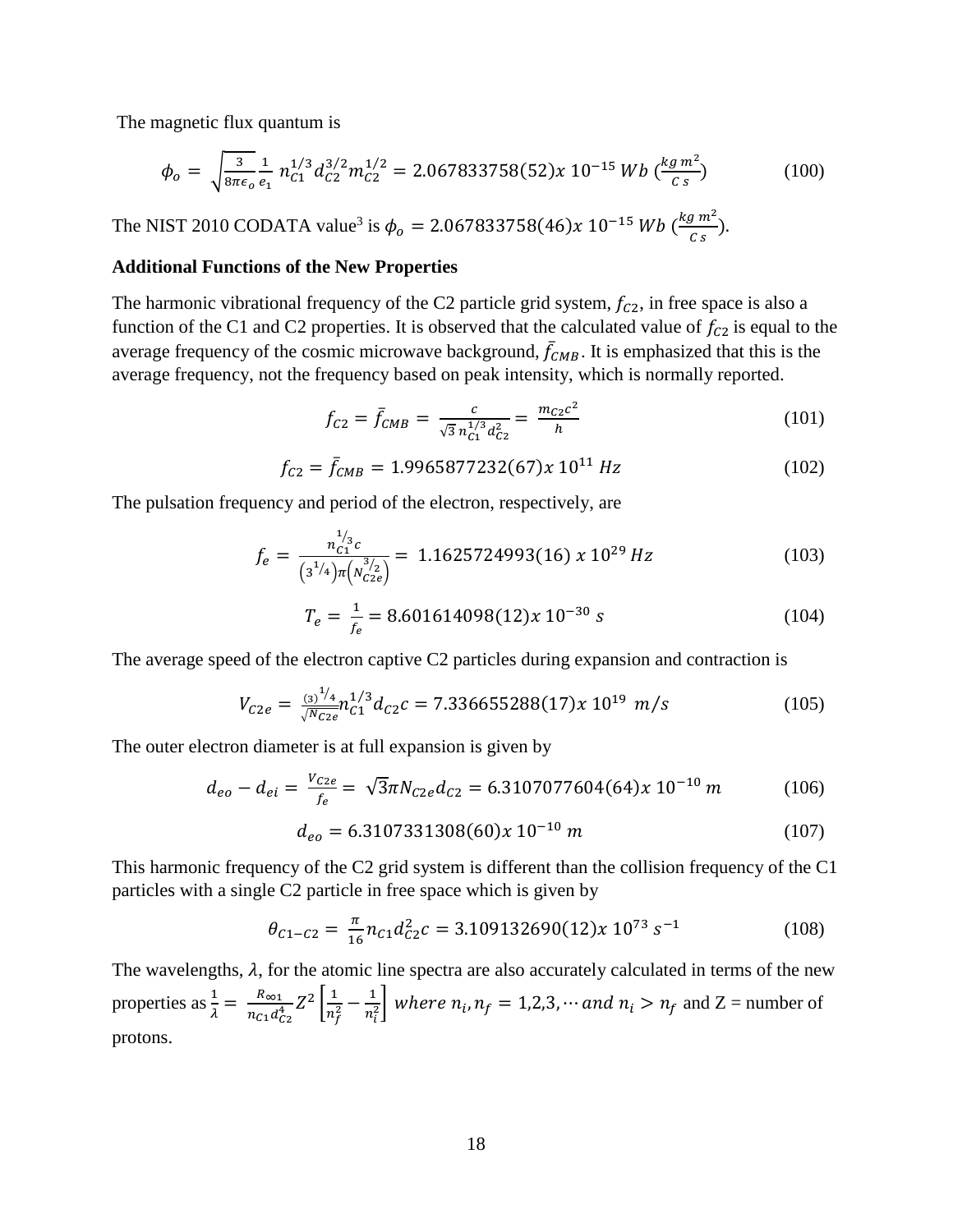#### **Summary**

Properties of two postulated fundamental massless particles and new properties of the electron and proton have been identified and evaluated. The approach was to require these properties to satisfy both the equations describing a postulated geometric model and the developed equations for the traditional fundamental constants. The sole claim of this paper is that these new emergent properties satisfy the geometric model and accurately calculate the known values of the fundamental constants. This has been demonstrated as summarized below.

There are twelve new emergent properties as follows:

$$
n_{C1} = 1.5039225708(60)x 10^{103} \#/m^3 \tag{72}
$$

$$
d_{C2} = 1.8740518108(19) \times 10^{-19} \, m \tag{74}
$$

$$
m_{C2} = 1.471983637(65) \times 10^{-39} \, kg \tag{75}
$$

$$
N_{C2e} = 618,850,827\tag{63}
$$

$$
\epsilon_e = \frac{8\pi^2}{81\sqrt{3}} = 0.562787037803\cdots \tag{43}
$$

$$
N_{C2pc} = 1.135685748775 \times 10^{12} \tag{64}
$$

$$
\epsilon_{pc} = \frac{\pi}{3\sqrt{2}} = 0.740480489693\cdots\tag{6}
$$

$$
N_{C2p} = 1.136304599602 \times 10^{12} \tag{65}
$$

$$
d_{pc} = 2.1612073974(21)x10^{-15} m \tag{77}
$$

$$
m_{pc} = 1.671710839(74)x 10^{-27} kg
$$
 (12)

$$
\rho_{C2} = 4.27129512(20)x 10^{17} kg/m^3 \tag{76}
$$

$$
d_{ei} = 2.5370376541(25)x 10^{-15} m \tag{10}
$$

These values satisfy the following equations of the geometric model which connects the geometries of the massless C2 particle, the electron, and the proton core.

$$
\rho_{C2} = \frac{6m_{C2}}{\pi d_{C2}^3} \tag{3}
$$

$$
\rho_{C2} = \frac{m_e}{\epsilon_e \pi d_{C2} d_{ei}^2} \tag{4}
$$

$$
\rho_{C2} = \frac{6m_{pc}}{\epsilon_{pc}\pi d_{pc}^3} \tag{5}
$$

The following fundamental constants are expressed in terms of six of the new properties listed above plus the speed of light, and their calculated values have uncertainties that are comparable to or better than the NIST 2010 CODATA values<sup>3</sup>.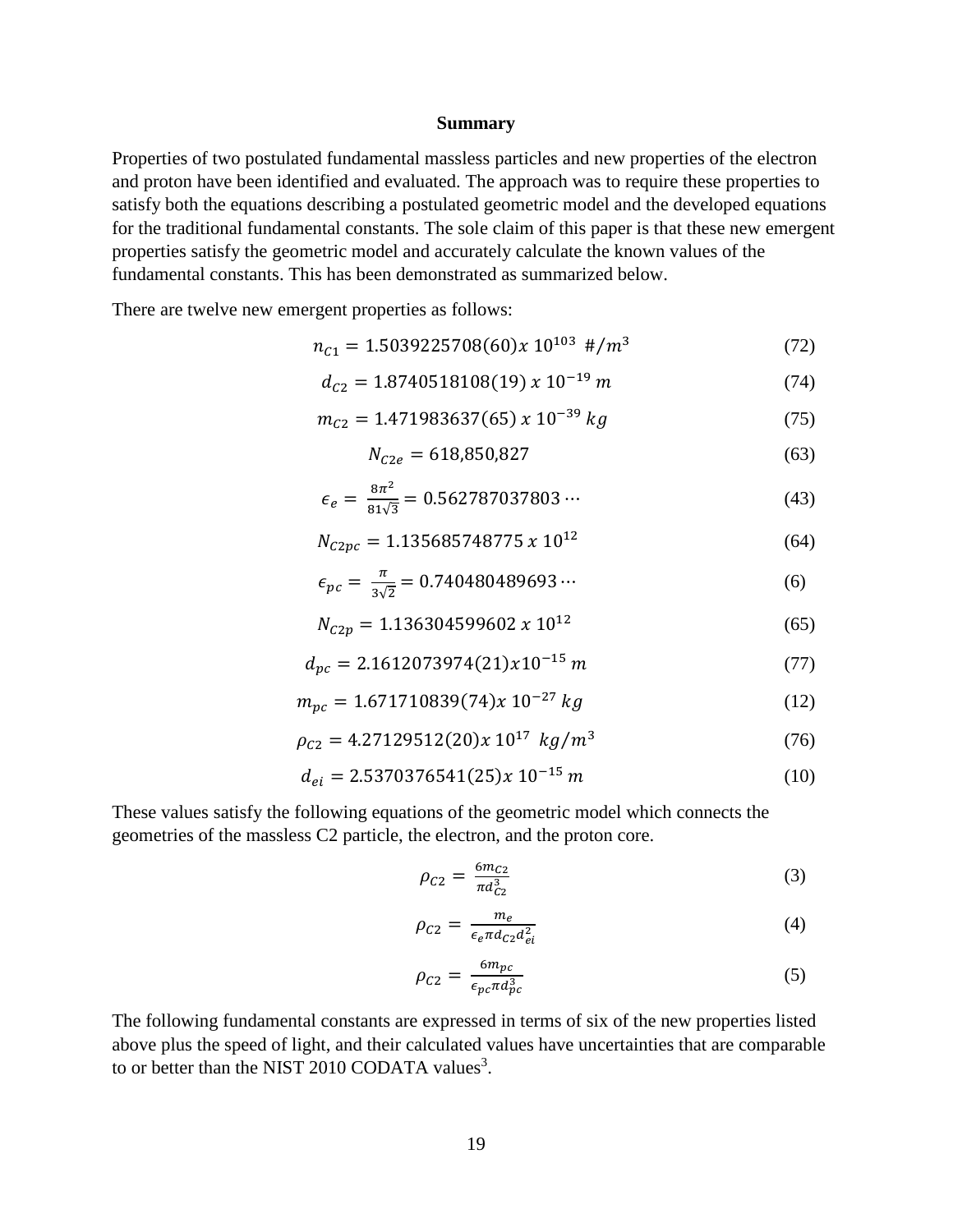$$
G = \frac{1}{\sqrt{3}} \frac{c^2}{n_{C1} d_{C2}^2 m_{C2}} = 6.67404502(33)x \ 10^{-11} \ m^3/kg \ s^2 \tag{78}
$$

$$
h = \sqrt{3} n_{c1}^{1/3} d_{c2}^2 m_{c2} c = 6.62606958(31)x 10^{-34} kg m^2/s
$$
 (79)

$$
\alpha = \frac{\alpha_1}{n_{C1}^{1/3} d_{C2}} = 7.297352575(17)x \, 10^{-3} \tag{80}
$$

$$
e = e_1 \left[ 2\pi \epsilon_0 m_{C2} c^2 d_{C2} \right]^{1/2} = 1.602176565(36)x \, 10^{-19} \, C \tag{81}
$$

$$
R_{\infty} = R_{\infty 1} n_{C1}^{-1} d_{C2}^{-4} = 10,973,731.568(88) m^{-1}
$$
 (82)

$$
m_e = m_{c2} N_{c2e} = 9.10938291(40)x 10^{-31} kg \tag{83}
$$

$$
m_p = m_{C2} N_{C2p} = 1.672621777(74)x 10^{-27} kg \tag{84}
$$

The calculation of the universal gravitational constant is particularly significant in two respects. First, its value is not traditionally determined from the other fundamental constants and must be evaluated solely from experiments. As a result, its value has the largest uncertainty of any of the fundamental constants. The new properties provide the relationships between it and the other constants. Second, the current analysis adds three digits to the NIST 2010 CODATA value<sup>3</sup> bringing it to a relative standard uncertainty consistent with the Planck constant and masses of the electron and proton.

Two of the new properties give an exact value for the proton-electron mass ratio:

$$
\frac{m_p}{m_e} = \frac{N_{C2p}}{N_{C2e}} = 1836.15267205905\cdots\tag{66}
$$

In addition, the derived Planck parameters are expressed in terms of the new properties plus the speed of light and calculated with uncertainties that are less than the NIST 2010 CODATA values<sup>3</sup>. Likewise, parameters related to the electron and proton that can be expressed in terms of combinations of G, h,  $\alpha$ , e,  $R_{\infty}$ , m<sub>e</sub>, m<sub>p</sub>, and c can also be accurately expressed in terms of the new properties and the speed of light.

While the objective here is not to prove the existence of a physical electron, the success of this work in linking the fundamental constants, including the universal gravitational constant, to the postulated physical model lays a foundation for further research into the underlying mechanisms.

In that context, this postulated model does offer potential explanations for observed characteristics of the electron. The interactions of the two massless particles result in a pulsating electron shell and a 180 degree out-of-phase pulsating proton shell. This suggests that electrons and protons may not be single particles or pure waves. Instead, they may be captive structured groups of fundamental particles moving in a pulsating wave-like fashion resulting in a waveparticle duality. The outgoing and incoming movement of the C1 particles may be the mechanism for the electrostatic (Coulomb) force resulting in the equal but opposite charges of the electron and proton.